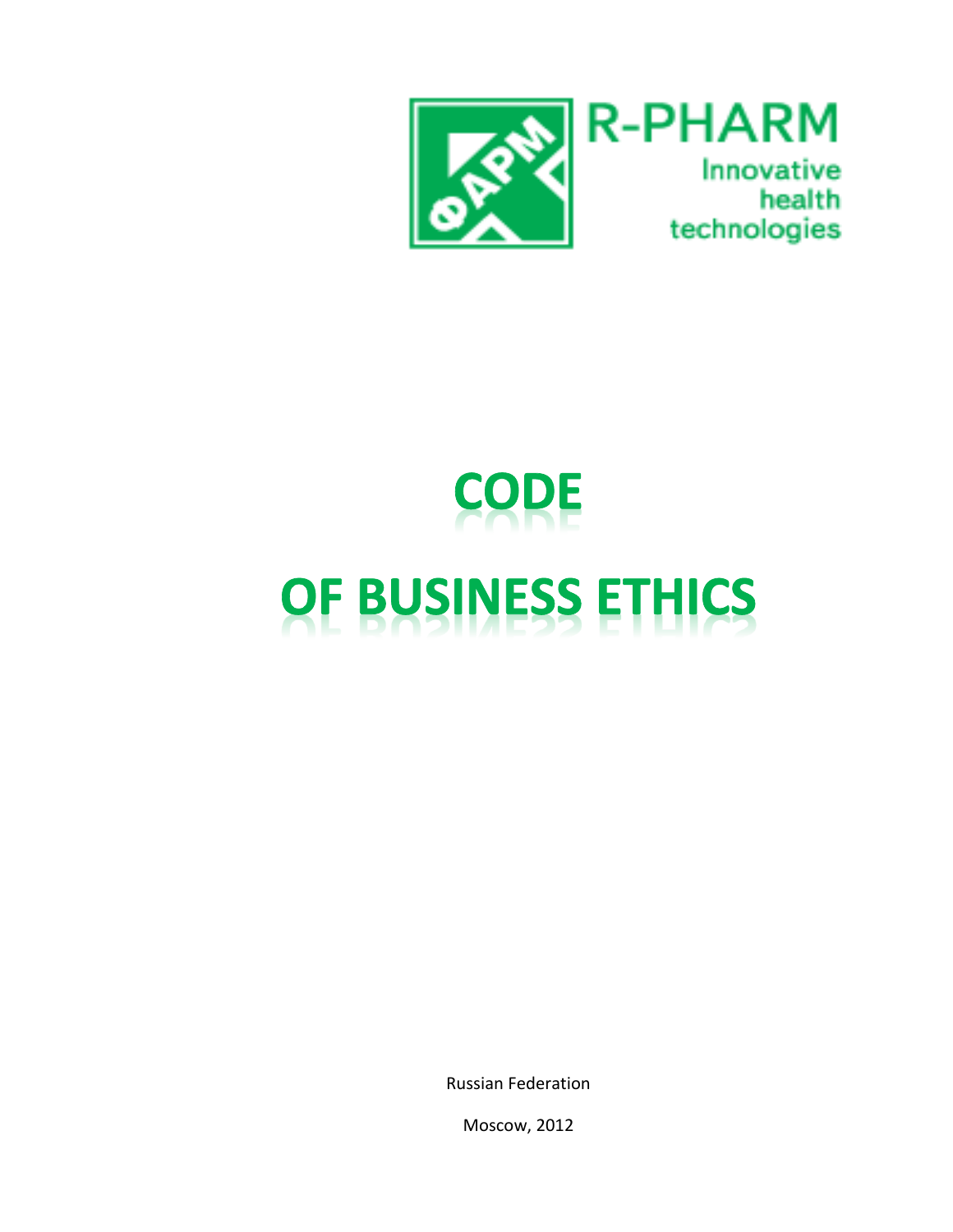# **TABLE OF CONTENT**

| T. |                       | WHAT YOU NEED TO KNOW ABOUT THE CODE OF BUSINESS ETHICS             | 3  |
|----|-----------------------|---------------------------------------------------------------------|----|
| П. | <b>FAIR PRACTICES</b> |                                                                     |    |
|    | 1.                    | Combatting illicit trade                                            | 7  |
|    | 2.                    | Combatting attempts to legalize (launder) criminal income           | 8  |
|    | 3.                    | Competition and counteracting collusion                             | 9  |
|    | 4.                    | Anti-corruption activities                                          | 13 |
|    | 5.                    | Gifts and entertainment                                             | 15 |
|    | 6.                    | Interaction with healthcare specialists                             | 16 |
|    | 7.                    | <b>Relations with Business Partners</b>                             | 16 |
|    | 8.                    | Political and public activity                                       | 19 |
|    | 9.                    | Compliance with the law                                             | 19 |
|    |                       | 10. Marketing activities                                            | 20 |
|    |                       | <b>III. RESPONSIBLE BUSINESS</b>                                    | 22 |
|    | 1.                    | Accounting accuracy, financial reporting and information disclosure | 23 |
|    | 2.                    | Using Company property, assets and resources                        | 24 |
|    | 3.                    | High quality production and business standards                      | 25 |
|    | 4.                    | Confidentiality of information (data protection)                    | 25 |
|    | 5.                    | Electronic communications                                           | 26 |
|    | б.                    | <b>Conflict of interest</b>                                         | 27 |
|    | 7.                    | <b>Public relations</b>                                             | 27 |
|    | 8.                    | Discrimination and abuse                                            | 28 |
|    | 9.                    | Health and safety at work                                           | 29 |
|    |                       | 10. Human Rights                                                    | 30 |
|    |                       | 11. Investigations into violations. Liability                       | 30 |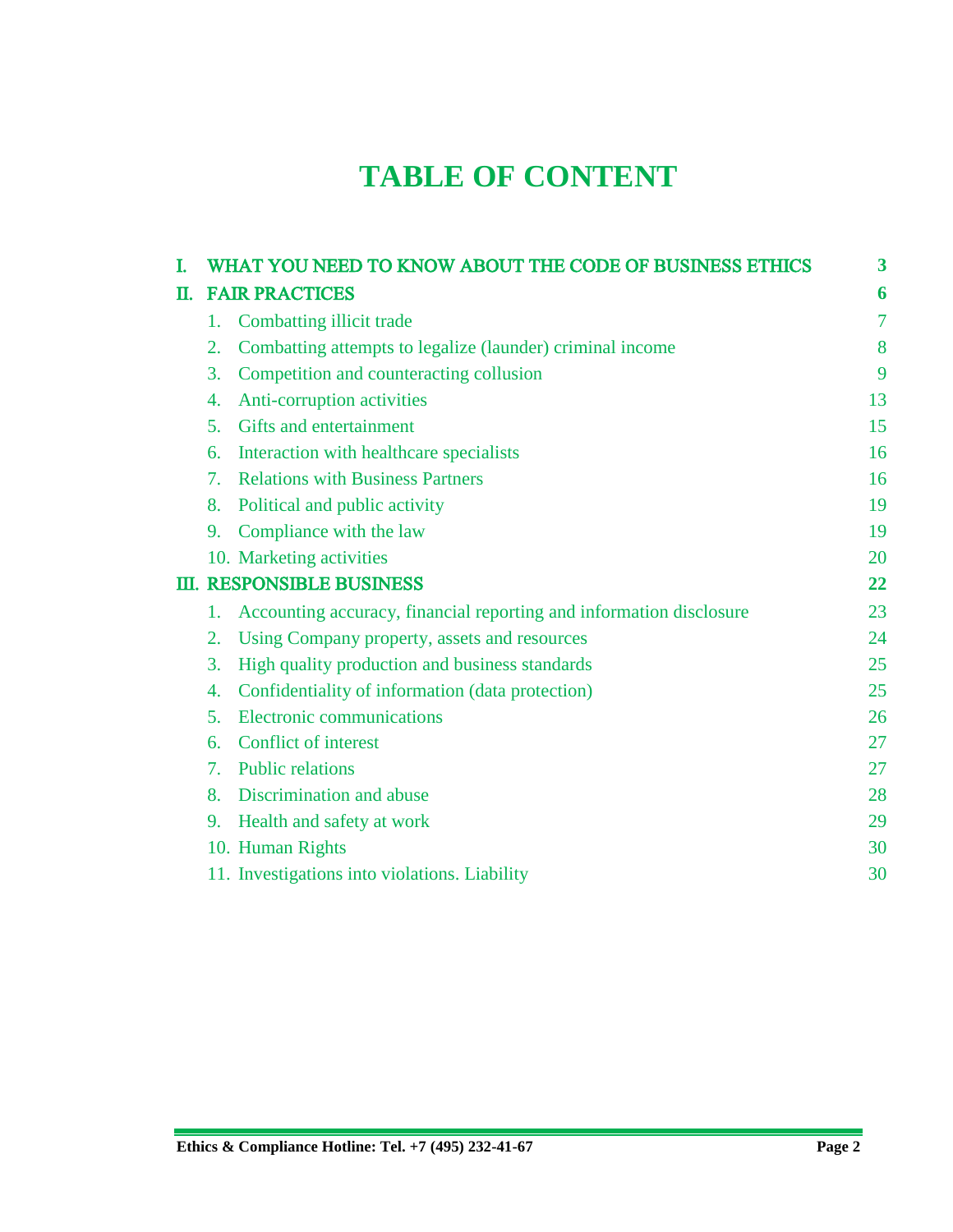#### L. WHAT YOU NEED TO KNOW ABOUT THE CODE OF BUSINESS **ETHICS**

#### *What is the Code of Business Ethics***?**

Both the reputation and future success of R-Pharm, CJSC (hereinafter referred to as «Company») will, to a large extent, depend upon adherence to legal requirements and the highest ethical standards. The Code of Business Ethics (hereinafter referred to as "the Code") is a proof of our commitment to the highest principles when carrying out our business activities.

The Code establishes the standards of appropriate behavior which all of the Company's employees must abide by. It also sets out practical recommendations on how to address core ethical and legal issues. The Code has been developed to help each employee of the Company act in accordance with the high ethical levels set by those standards.

*Who will the Code apply to?*

The Code applies to all of the Company's employees, regardless of their job title or location. We shall always adhere to the standards and rules set out by the Code.

Furthermore, all third parties we engage should abide by the Code as appropriate when acting on behalf of the Company.

#### *Why is the Code so important?*

Given the increasing complexity of our environment and the intensive growth of our activities, we have a particularly high public profile. It is essential for us to uphold good business ethics when performing our activities. The Code represents a core element of our business, ensuring both the long-term stability of our business and implementation of our strategy for increasing sales.

The Code is a key element of our internal control system which guarantees the availability of the appropriate means for helping our employees to fulfill their obligations within the Company.

#### *What should I do if I have any questions or doubts?*

The Code is not intended to cover all situations you may face each day. Should you have any doubts, there will be several resources you can turn to for assistance and advice.

If you are concerned about any actions you must perform in a specific situation, ask yourself these questions:

- $\bullet$  Is it legal?
- Is it ethical?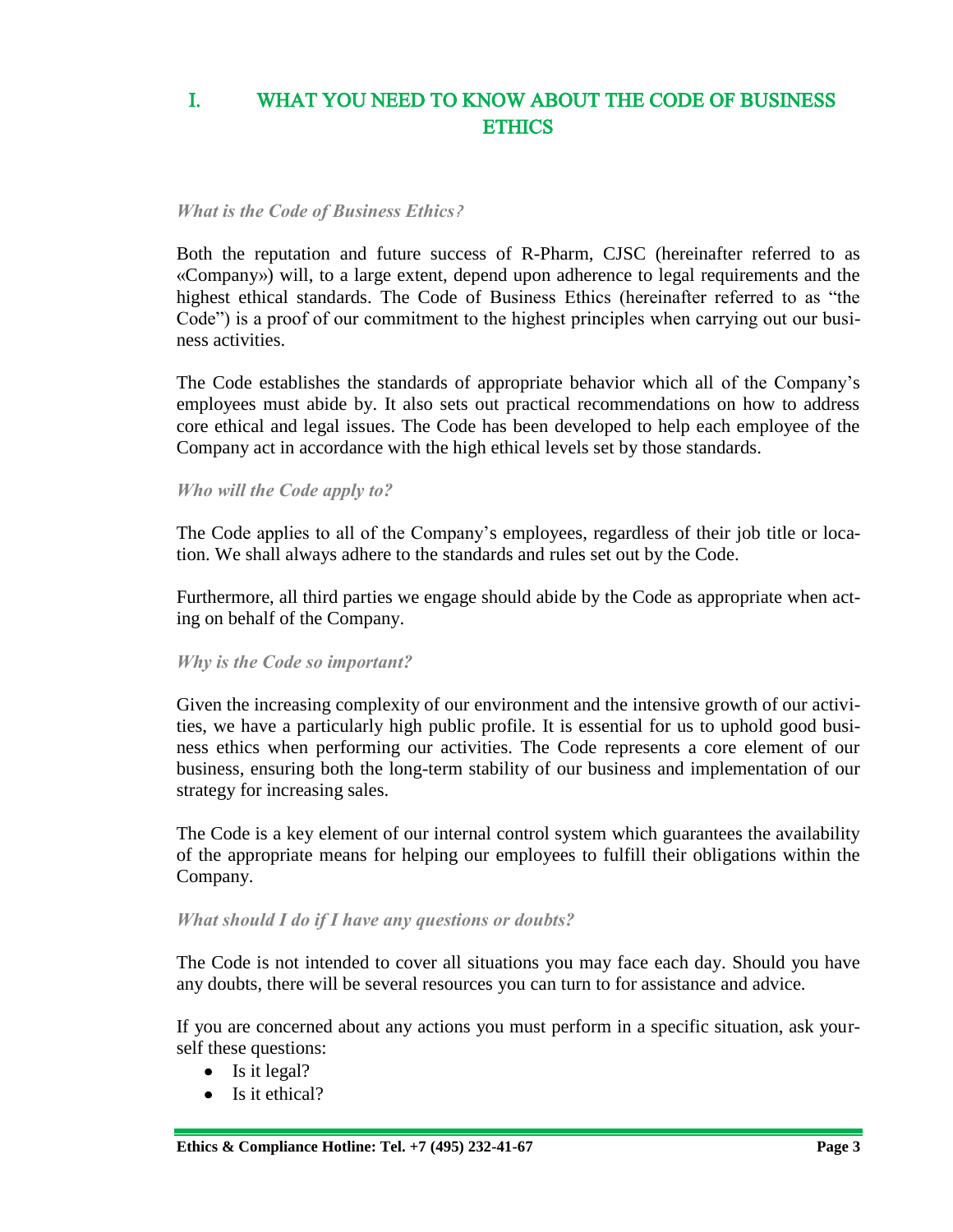- Is it in line with the Code?
- Will I set a good example?
- Will I feel at ease if I let my colleagues, family and friends know of my actions?
- Will I or the Company feel alright if my actions become public knowledge?
- Have I sought guidance and assistance in making the right decision from colleagues who know about the issue?

If you are not able to give affirmative answers to all of the above questions, or you are concerned with actions taken by your colleague, you should discuss your concerns with your direct manager, the Compliance Officer, the Human Resources Director, the Head of Legal Department, or all of them.

Any suspected or known violations of this Code should be reported to one of the following, depending on the circumstance and in order of preference:

- 1) Due to the sensitivity of the subject and possible penalties, the General Director should be contacted immediately in the every case of (suspected) breach of this Code.
- 2) If employees prefer to report anonymously they can do so through:
	- the confidential email account [whistleblower@rpharm.ru](mailto:whistleblower@rpharm.ru)
	- the 24 hours a day, 7 days a week R-Pharm's Ethics and Compliance Hotline: +7 (495) 2324167 (toll-free)

All information provided to any responsible person will be treated confidentially and will be monitored by the Compliance Officer. All reasonable allegations will be treated seriously and will be properly investigated. Compliance Officer will look into the conduct in question and determine the appropriate follow-up, if any, with the Head of Legal Department, Human Resources and/or other Departments or effected Business Units. Confidentiality, in so far as possible will be maintained for all reports made in good faith, and where reports are made anonymously, such anonymity will be respected.

## *What is the role played by senior and middle managers?*

Each of us plays a role in creating our operational environment and we all contribute to the unity, teamwork and confidence of our Company.

When working with the directors of business units and other senior managers, it is the responsibility of the Compliance Officer to ensure corporate behavior and individual behaviors are appropriate. In such situations, the Head of Legal Department is responsible for ensuring that the overall economic activity of the Company and any individual employee and/or third party acting on behalf of the Company complies with applicable laws.

Those who have managing or controlling functions are also obliged to:

Ensure the Code is distributed to, explained to and understood by all employees, including temporary staff or individuals working under contracts;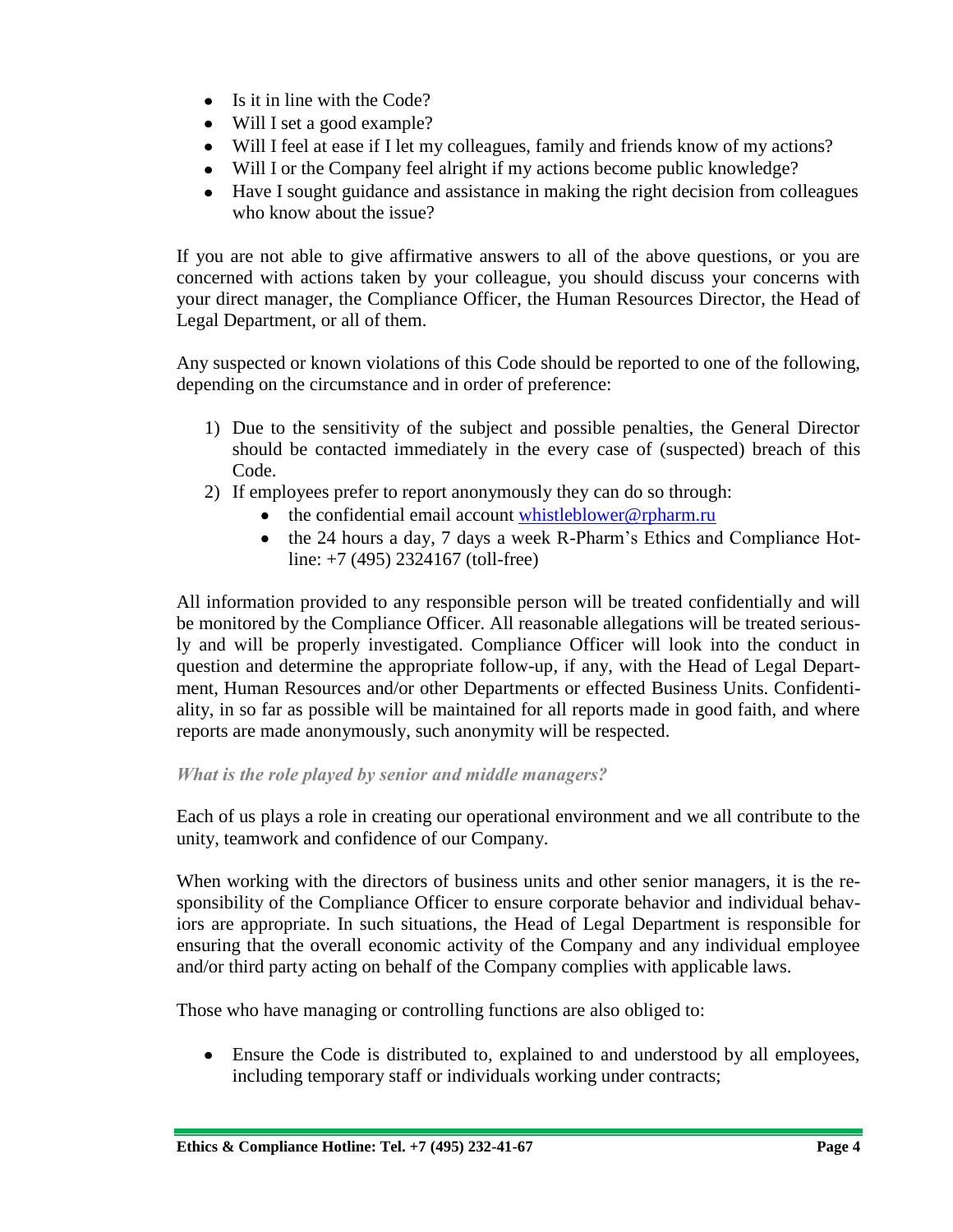- Make recommendations to subordinates on adhering to the requirements of the conduct standards and rules set out by the Code;
- Lead by example in terms of adherence to the standards and rules of behavior set out by the Code;
- Arrange training and give advice to employees to help them meet the requirements of the Code;
- Listen and respond to concerns (investigate doubts and provide support to those who express them).

#### *What about laws and legal acts in different countries?*

The requirements of our Code shall prevail except when the standards set out by the Code contradict a certain applicable law. The law shall apply only when its demands are more stringent than the Code itself.

If you are not sure which specific laws are applicable to a certain situation, or if you believe that there are conflicting laws, you should consult your Head of Legal Department prior to taking any action.

#### *What procedure is undertaken if concerns are reported?*

The Company will support you if you report an incident of explicit misconduct honestly and in good faith.

Anybody who suspects a violation of the law or non-fulfillment of the Code must share their concerns either with their immediate manager, the Human Resources Director, the Head of Legal Department or all of the above, who will help to develop an objective assessment of the importance of such concerns.

#### *Complying with the Code*

All employees of the Company must comply with the standards set out in this Code. Noncompliance will result in the application of disciplinary and other accountability measures, according to procedure established by law.

The Company will, from time to time, audit and assess the Company's activities in terms of compliance with the Code, and will audit and evaluate the awareness of the Company's employees regarding the issues in the area concerned.

Each of the Company's employees must participate in such an audit and evaluation, in accordance with the decision of the management.

Each employee of the company must, according to the decision taken by his or her direct manager, participate in educational and training activities arranged from time to time by the Company for the purposes of applying this Code.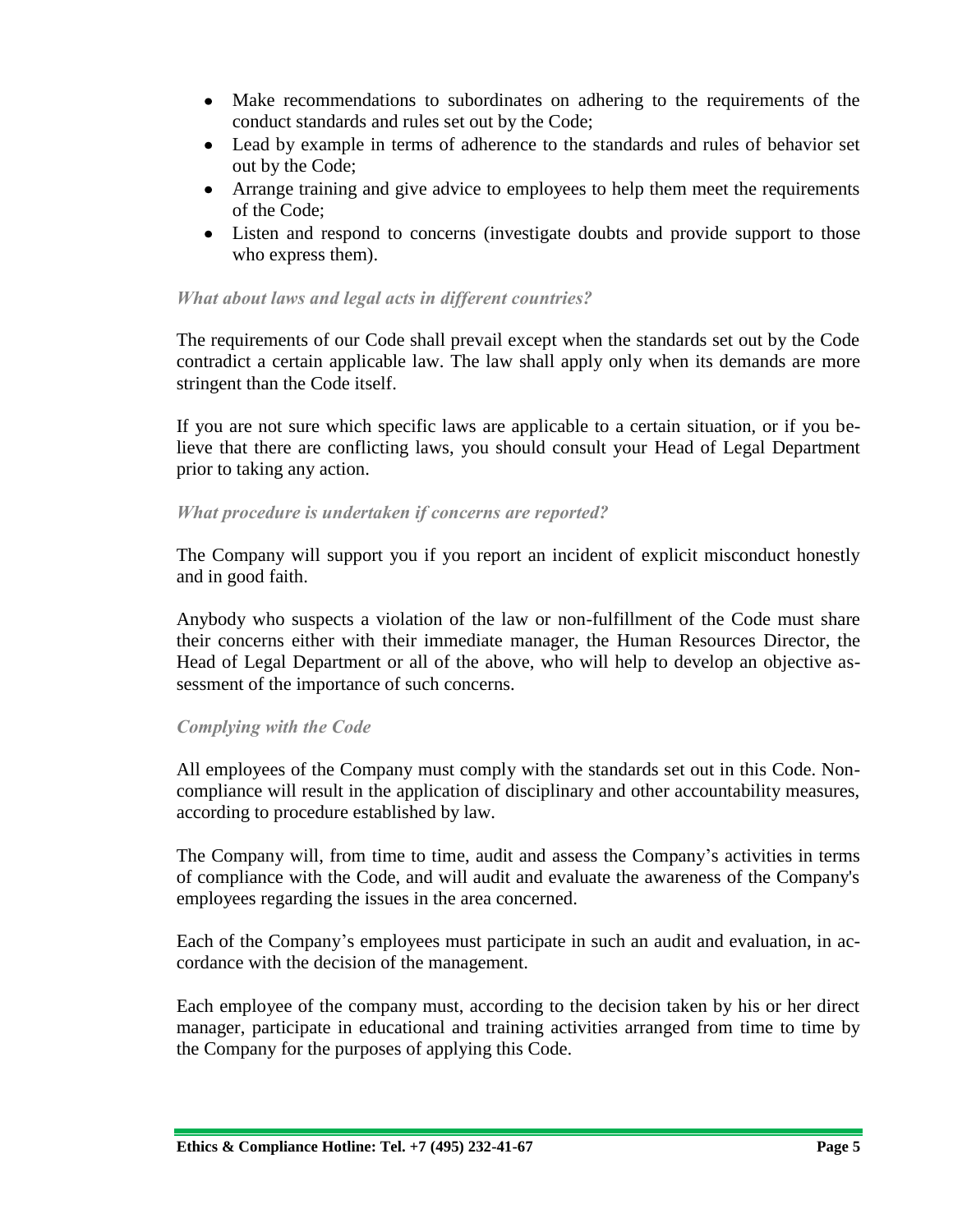#### Π. **FAIR PRACTICES**

Fair business practices will contribute to sustainable growth of our business.

We are committed to maintaining an honest, unprejudiced and legal relationship with all of our business partners.

#### **In this section, there is:**

- 1. Combatting illicit trade
- 2. Combatting attempts to legalize (launder) criminal income
- 3. Competition and counteracting collusion
- 4. Anti-corruption activities
- 5. Gifts and entertainment
- 6. Interaction with healthcare specialists
- 7. Relations with Business Partners
- 8. Political and public activity
- 9. Compliance with the law
- 10. Marketing activities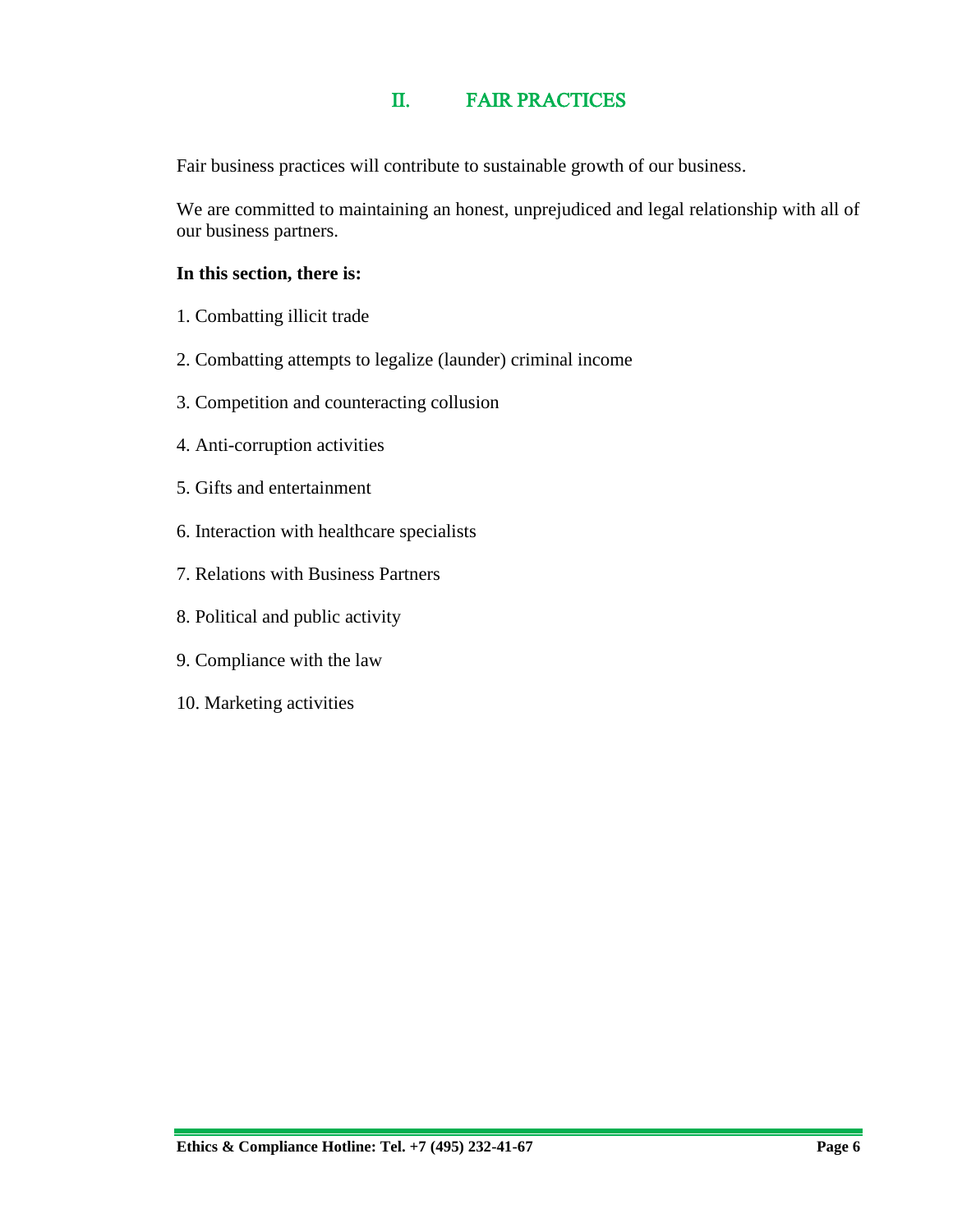## **1. Combatting illicit trade**

The core priorities of the Company's business include measures to prevent and eliminate smuggling and counterfeit products. We shall never participate in any illicit trade operations or contribute to such operations.

We should be certain that we only do business with persons who have an upright record.

To prevent our products from being illegally traded, we shall liaise with governmental, regulatory and law enforcement bodies.

Any kind of illicit trade, including the trading of medicines, would have a detrimental impact on the Company. It would run counter to our commercial interests and could cause irreparable damage to our business reputation. It would reduce the markets in which we would carry out our business activities.

Illicit trade includes but is not limited to:

#### Unlicensed trade operations or those without a permit issued by an authorized state body

Some types of trade operations, including the selling in wholesale and retail of medicines, will require licenses or other permits issued by an authorized body. Unlicensed trade, including sales of medicines to counterparties that do not hold an appropriate license, shall be deemed illicit.

Sales of goods (and other items) which cannot be freely traded or for which trading is limited in accordance with applicable legislation

There are some goods for which free trade is limited. These goods include, among others, drugs and psychotropic substances, and their precursors. Sales of such products are strictly prohibited unless special permission has been sought and the requirements of the relevant laws are observed.

#### Contraband

The cross-border transfer of goods and other items is strictly prohibited if such goods do not pass through customs control, are concealed from customs control, are supported by fraudulent documents or false means for customs identification, or if such goods are not declared or not fully declared at customs control. In addition, it is prohibited to sell goods which have been knowingly smuggled across the customs frontier.

#### Counterfeit products

It is prohibited to manufacture, distribute, import, transport, store or use otherwise goods if third party exclusive rights to such goods are violated. Goods that fall into this category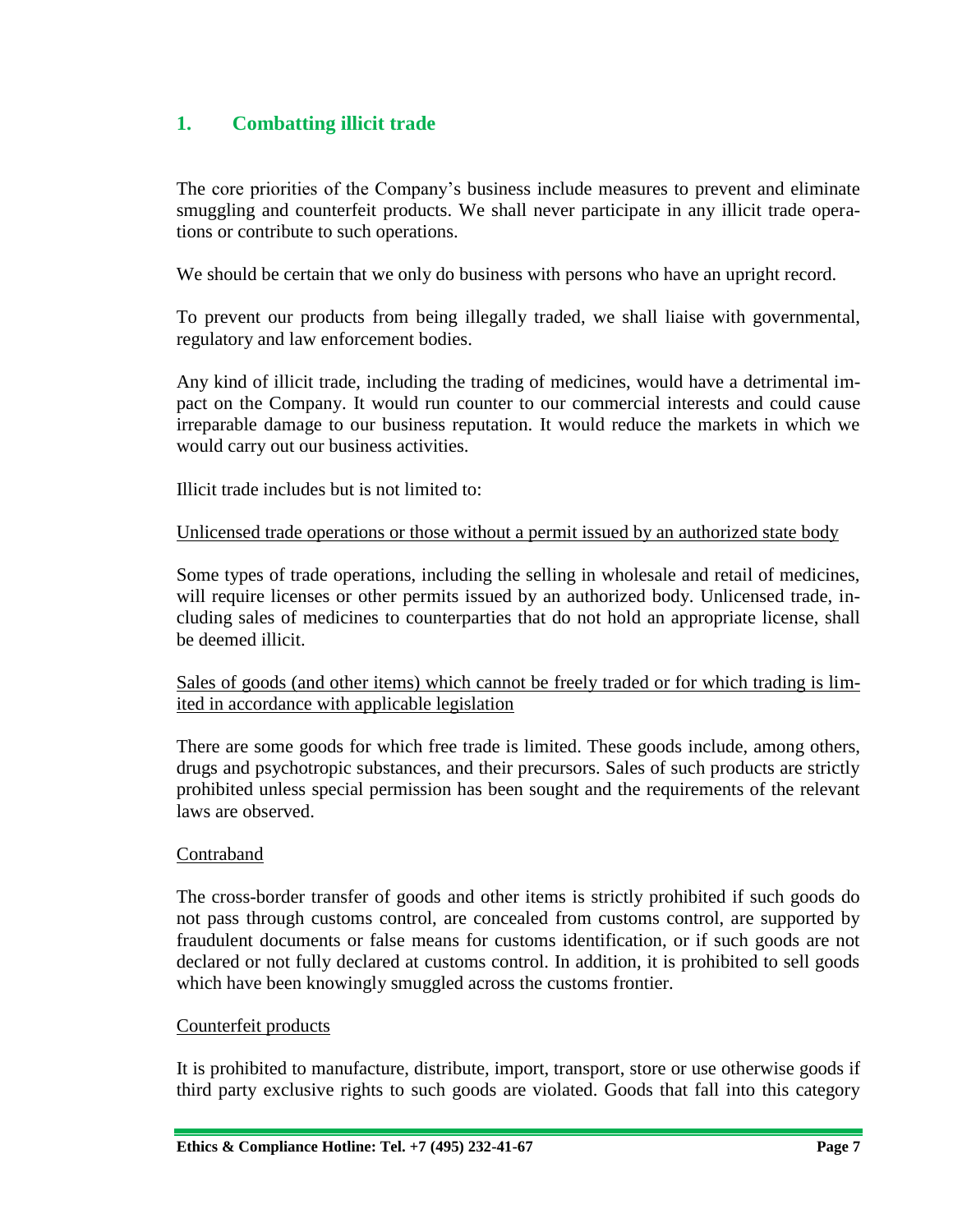shall be deemed to be counterfeit and, subject to the decision of the courts, will be withdrawn from sales distribution and destroyed without reimbursement.

Our rules of product supply clearly state that we shall only purchase products from legally recognized suppliers, in accordance with the relevant legislation.

## *We should:*

- Supply products only in amounts corresponding to the target market internal consumption rates;
- Ensure that there are legal contracts made in writing to cover all relations with customers, distributors, agents and other third parties;
- Thoroughly investigate all incidents relating to the illicit sales of products, or sales of products outside target markets, and take appropriate measures to minimize the risk of exposure to such incidents in the future;
- Assure that our counterparties follow our integrity standards and are aware of the provisions of the Code that apply to them;
- Report any suspicions of illicit trading to the Company's management, gathering as much information as possible without compromising our own safety and that of other persons;
- Report on any third-party offers to either perform, suspend, terminate a delivery or all of the aforementioned due to illicit trading;
- Analyze all available information on counterparties of the Company each year.

*We should not:*

- Expose ourselves to risk or hazards when gathering information or reporting on possible proof of illicit trading;
- Continue any trade relations with a customer who intentionally or through lack of due care gets involved in illicit trading;
- Ignore or intentionally avoid suspicions of a customer or a supplier being involved in the withdrawal of products from the legal supply chain.

## **2. Combatting attempts to legalize (launder) criminal income**

We shall never participate in, or contribute to, any activities through which attempts are made to legalize criminal income (money laundering).

To launder money is to make money or other property that is owned, used or disposed of seem legal, although it has been obtained through criminal means. It is to create the impression that the proceeds of criminal offences are actually legal or were obtained from a lawful source. This is a serious criminal activity.

*We should:*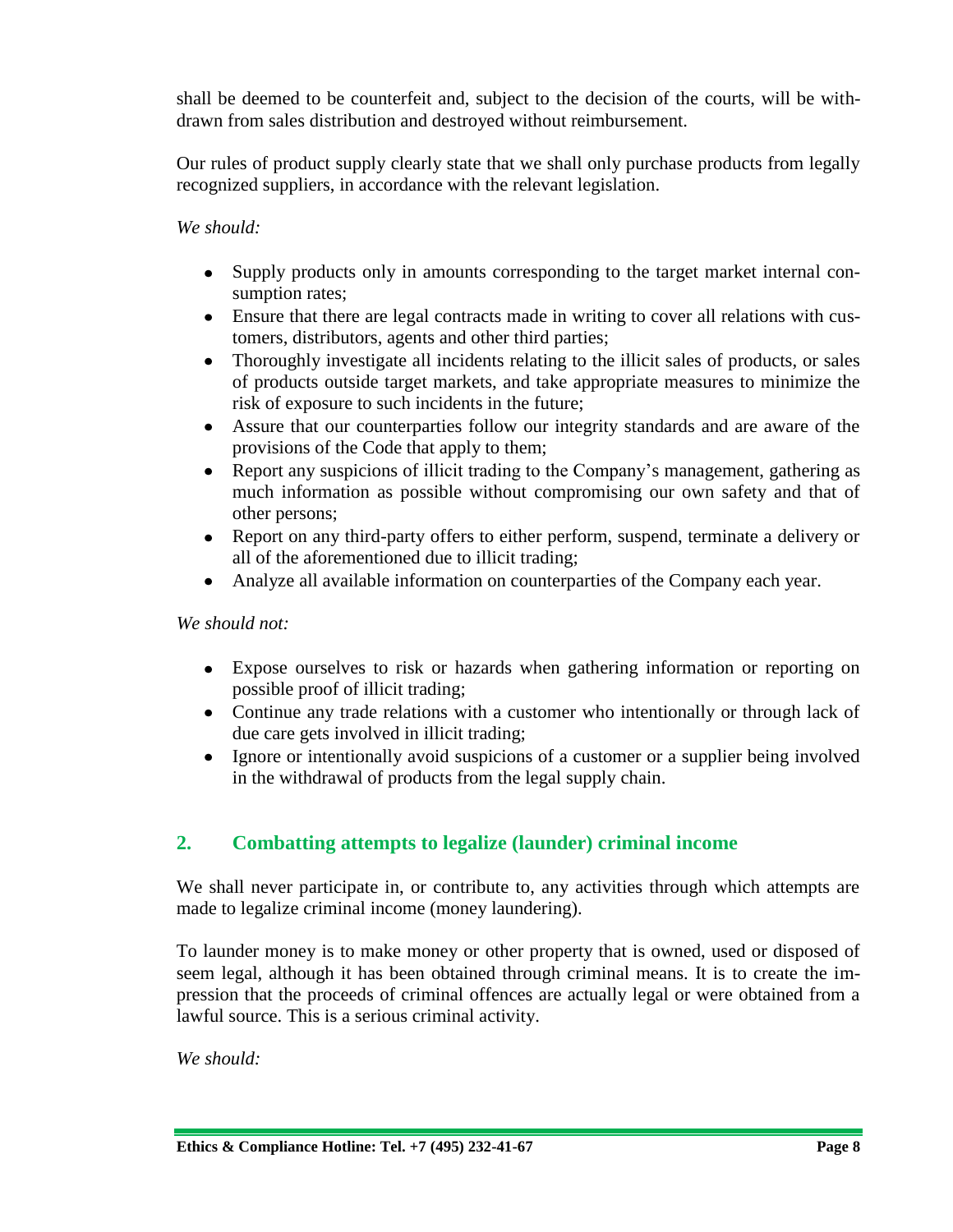- Receive payments only from counterparties who we normally carry out business with, and for whom adequate verification (including financial verification) has been performed before entering into a relationship with them.
- Immediately report if we have any concerns, e.g. if we become aware of rumors that a customer was or could have been involved in an attempt to legalize criminal income (money laundering);
- Handle with due care any situations where we suspect illegal financial operations to have been performed. Examples could include the following:
	- $\checkmark$  A counterparty, who is not willing to provide the required information on its business activities, including documents that prove the legitimacy of its business activities, without giving any reasons, or at least legitimate excuses, for doing so;
	- $\checkmark$  A counterparty who is willing to execute payments in cash without giving any reasons, or at least legitimate excuses, for doing so;
	- $\checkmark$  A counterparty who shows a low degree of interest in commercial terms and other contractual conditions;
	- $\checkmark$  A counterparty who wants payments to be made into a bank account in a country other than its country of residence or country in which it performs its business activities.

## *We should not:*

- Accept any money or other property which is or is possibly related to criminal activities;
- Ignore either intentionally or through inattention any «warning signals» that suggest illegal financial operations attempting to legalize criminal income (money laundering) had taken or are taking place.

## **3. Competition and counteracting collusion**

The Company is committed to fair and open competition. In doing so, we shall adhere to all applicable laws on competition and the counteracting of collusion.

The principles set out in this section are of general character. Competition laws for a specific market shall prevail. Taking this fact into account, we should always be familiar with the competition laws that apply to our operations in a local market.

#### Fair competition

Any agreements, actions or failures to act which will or could limit competition in a commodity market at any time are strictly prohibited.

In all countries, laws to protect competition are always applicable and, depending on the country and the location of our business, these laws may vary. Laws to protect competition are developed for the purposes of supporting a free market and protecting both consumers and businesses. These laws are also intended to regulate our relations with competitors,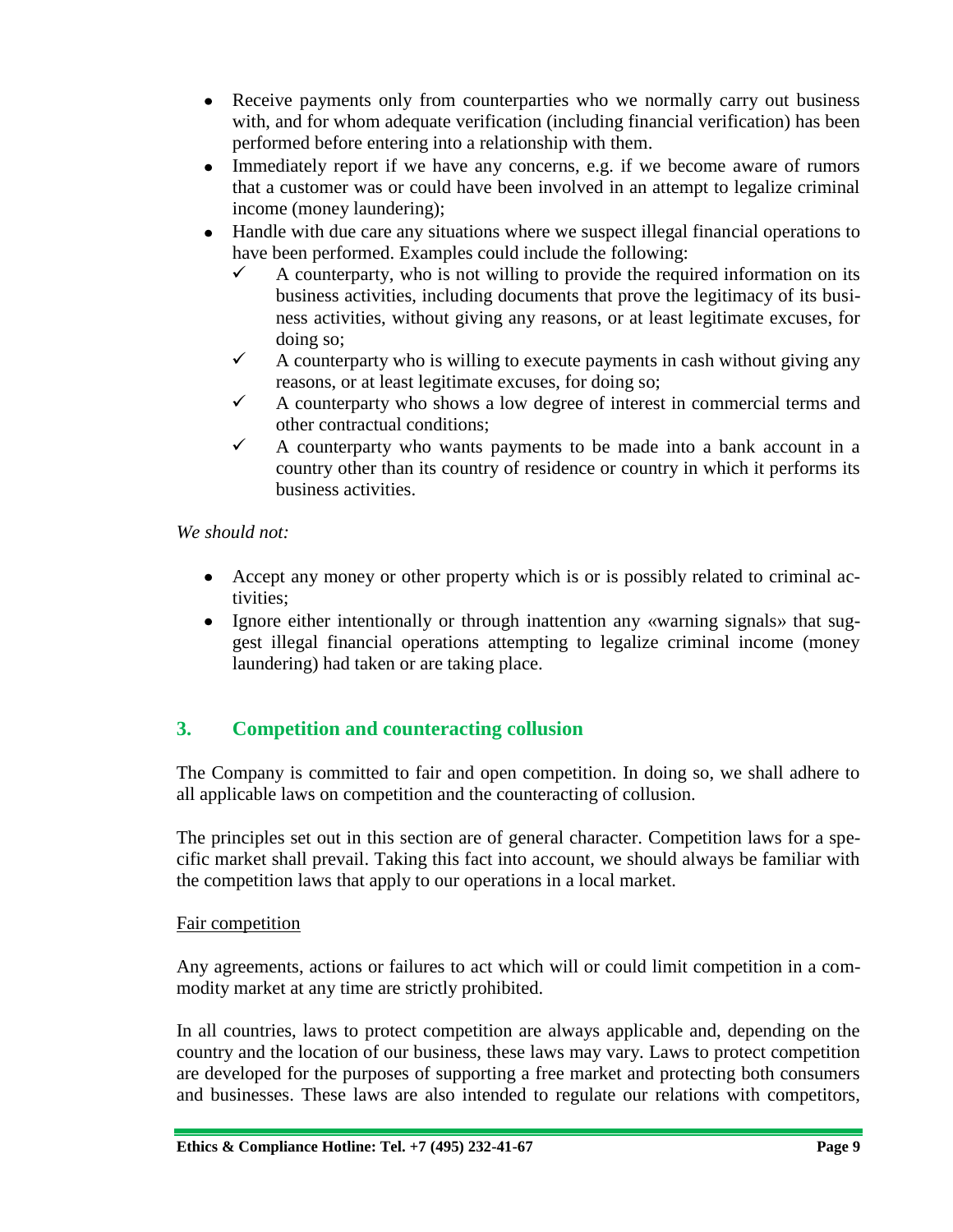customers, distributors and other third parties, as well as establishing the rules of our conduct when we are in a position to have material influence on a market.

Violating competition law may result in severe fines and cause material damage to the goodwill and property interests of our Company. In addition, individual executives found guilty of crimes relating to anti-competitive behavior may be liable to criminal prosecution.

#### Agreements/contacts with competitors

Competition-related laws worldwide prohibit certain kinds of agreements with competitors and even attempts to reach anti-competitive agreements. Such agreements, undoubtedly, present the highest potential risk to competition. As a result, authorities supervising compliance with competition laws often view any agreements concluded between competitors with suspicion.

Anti-competitive agreements or anti-competitive actions coordinated between two or more parties often lead to the following:

- $\checkmark$  Price-fixing or "stabilizing" of prices/tariffs, discounts, bonuses/premiums and markups;
- $\checkmark$  Increase, decrease or maintenance of prices during a trading session;
- $\checkmark$  The territorial division among two or more parties of a commodity market, sales or purchases of goods, range of goods sold, or in accordance with the composition of vendors or purchasers/customers;
- $\checkmark$  The denial of concluding a contracts with specific vendors or purchasers/customers without sound economic or technical reasons;
- $\checkmark$  Imposition of contractual terms on a counterparty that do not provide it any profit or do not relate to the subject of the contract (e.g. requirements without sound reasoning for the transfer of financial assets and other property, including property rights, and also requests to conclude a contract which have provisions relating to goods that are not in the best interests of the counterparty, and other requirements);
- $\checkmark$  Charging of different prices/tariffs for the same goods without sound economic or technical reasoning;
- $\checkmark$  Reduction or termination of the manufacture of goods that, given they can be costeffectively manufactured, have sustainable demand or purchase orders which have been placed;
- $\checkmark$  The creation of obstacles for other economic entities to enter or withdraw from a commodity market.

As a responsible Company, we shall work and compete with complete independence from our competitors and our activities shall evidence this.

#### *Taking into account applicable laws, we should not:*

Directly or indirectly state or show intentions to coordinate prices, discounts or other trade conditions with our competitors. This can include setting minimum or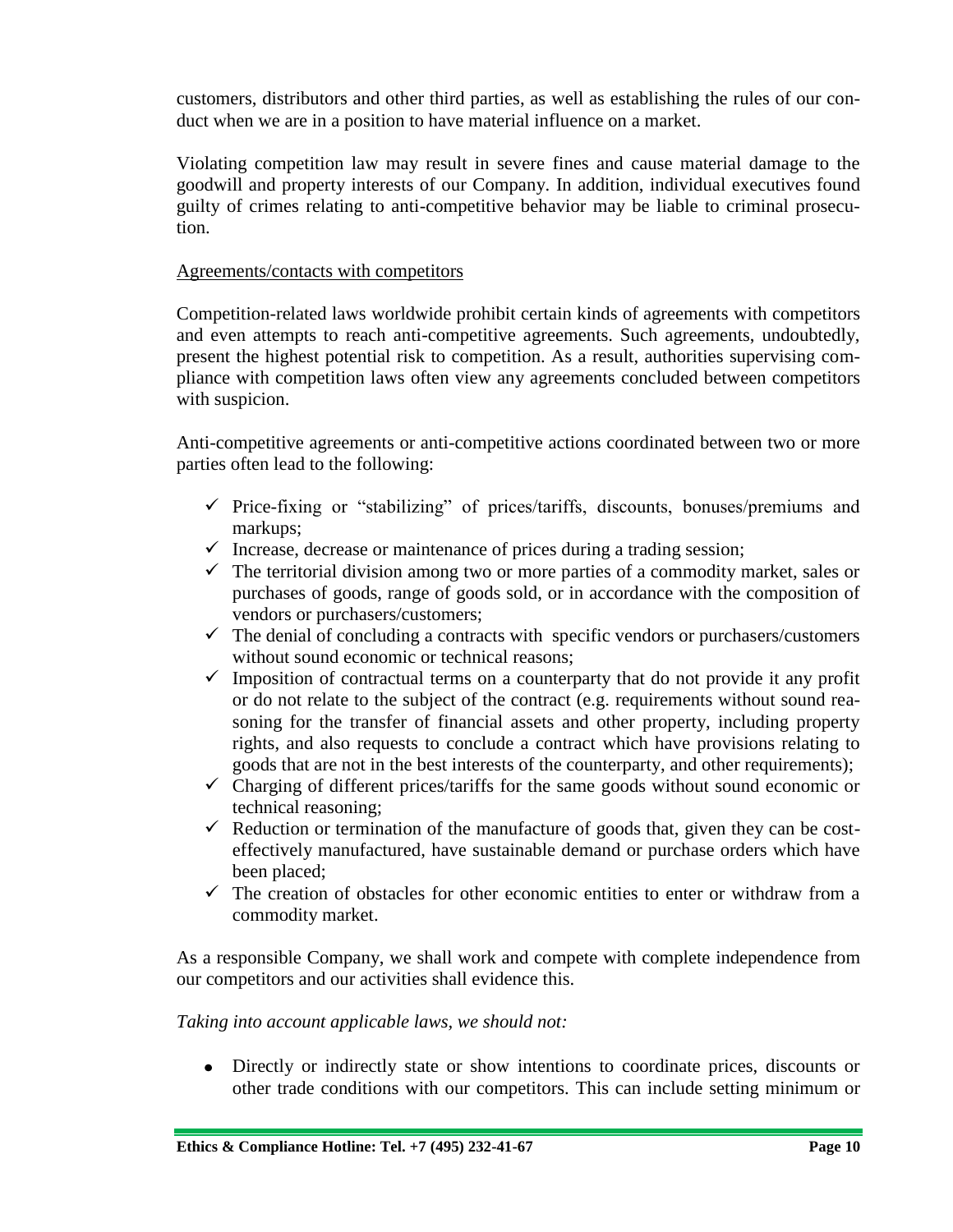maximum prices, changing prices in the same way, or coordinating prices in the same way;

- Coordinate with competitors with regards the quality or quantity of products which are produced for a specific market or group of customers;
- Participate in any unfair price offerings/adjustments of quoted prices;
- Agree with competitors to boycott a supplier, customer or distributor;
- Agree with competitors to divide markets, customers or product categories;
- Discuss or share confidential commercial information with competitors, including data on customers and products.

Anti-competition agreements can also arise when dealing with third parties, e.g. customers or distributors.

#### *Taking into account applicable laws, we should not:*

- Impose on or coordinate with customers or distributors minimum prices when carrying out resale operations, or impose income limits or maximum discounts which they can offer;
- Limit the territories or groups of indirect customers that our direct customers or distributors resale our products to without giving due reasoning for doing so.

Data exchange or agreements, both formal and informal that are similar in nature to those stated above and are carried out through the Business Partners or a third party are also illegal.

#### Pharmaceutical associations

Pharmaceutical associations can be useful for discussing issues such as legal regulations and means to combat illicit trade. However, such meetings with pharmaceutical producers or other participants of in the pharmaceuticals market should not involve discussion or exchange of commercial or confidential information.

#### Monopolization or abuse by an organization with a dominant market position

We should actively pursue competition to develop our business. We should track our activities to avoid anything that inhibits competition, including such cases where, at a particular moment, the position of the Company in a specific commodity market gives the Company the possibility to have a decisive influence on product turnover conditions for that commodity market and/or eliminate other economic entities from the commodity market and/or impede the access of other economic entities to the commodity market.

When we gain such a position (i.e. dominant) in a market and there is a real possibility that a proposed activity could displace competitors from a market, it is important for us to seek legal consultation. Such activities as discounting and the promotion of sales programs, which appear to be profitable or 'safe' at first sight, should be thoroughly studied to ensure they do not cause either present or future damage to the competition or give rise to unfair discrimination against competitors.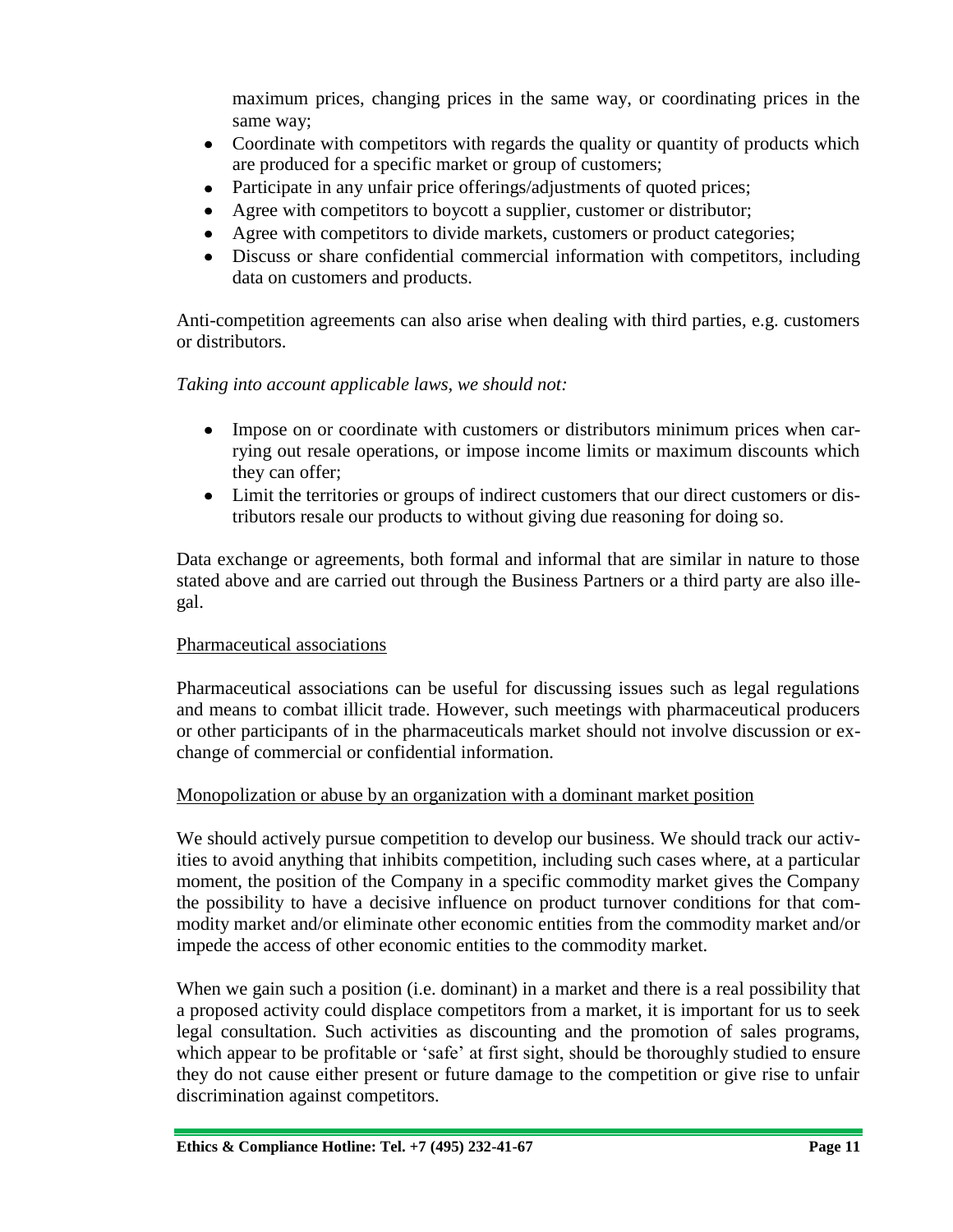We are expected to:

Consult lawyers when discounting, promoting or conducting sales programs for markets where we dominate, or when we take any other measures that may be an abuse of our dominant position.

This, without limitations, includes the following:

- $\checkmark$  Establishing and maintaining either high or low monopoly pricing for a product;
- $\checkmark$  Withdrawing a product from circulation, leading to a price increase for that product;
- $\checkmark$  Imposing contractual conditions on a counterparty that are unprofitable to it, or that do not relate to the subject matter of the contract;
- $\checkmark$  Reducing or terminating the manufacture of a product without sound economic or technical reasoning where there is still continuing demand for that product, or where orders have been placed for its delivery and it is feasible to manufacture the product in question;
- $\checkmark$  Refusing or avoiding the signing of a contract with individual purchasers/customers without sound economic or technical reasoning in relation to the manufacture and delivery of a product;
- $\checkmark$  Setting different prices/tariffs for the same product without sound economic, technical or other reasoning;
- $\checkmark$  Creating discriminative conditions;
- $\checkmark$  Creating obstacles to the access/withdrawal by other economic entities from a commodity market;
- $\checkmark$  Violating the pricing procedure established by legal regulations.

#### Data acquisition

The gathering, analysis and use of market data and information, performed in compliance with legal requirements, are considered a legal competitive tool. Nevertheless, we have to be careful when collecting information on our competitors.

Legal sources of information include: the media, Internet and websites, reliable industrial studies, annual reports, public presentations, publicly-available data (on state registration) submitted to state bodies, and information from negotiations with customers, as long as their aim is not intended to be the acquisition of confidential information or other data that contain any kind of secrets protected by law.

#### *We should:*

- Understand which information on competitors we are allowed to gather and how we can use it;
- Ensure compliance with legal requirements and current agreements concluded by the Company when gathering, analyzing, storing and using any data;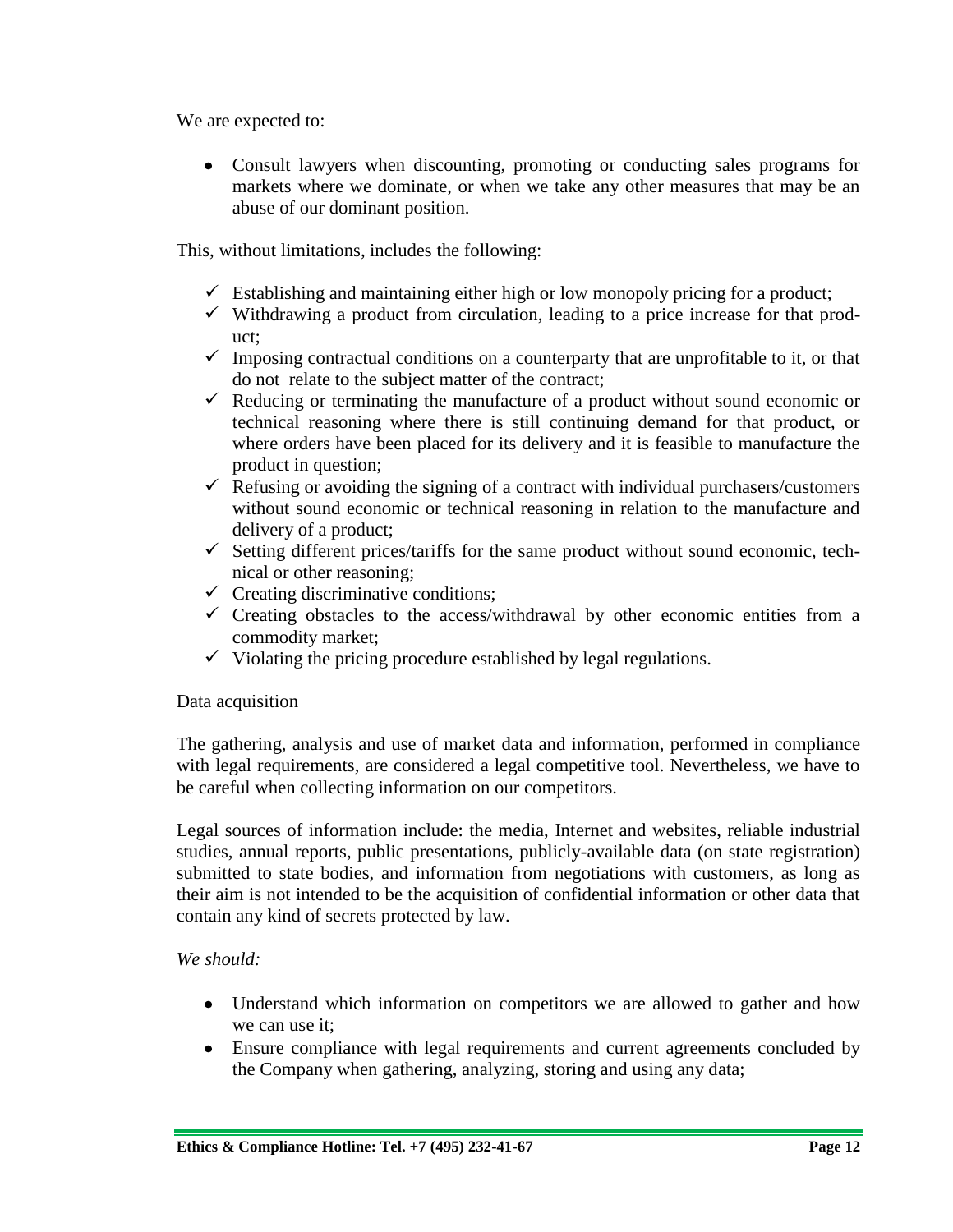• Protect our own confidential information from being directly or indirectly disclosed.

#### *Taking into account the applicable laws, we should not:*

- Try to gain access to data on the businesses of our competitors by illegal or unacceptable means, including:
	- $\checkmark$  Using industrial intelligence or discreet surveillance to access information which is not publicly available;
	- $\checkmark$  Hiring employees of the competition in order to obtain confidential or commercial information;
	- $\checkmark$  Approaching the competition's customers or employees in order to obtain confidential information;
- Using any other methods for collecting information which could be deemed unacceptable or illegal;
- Obtaining, disclosing or using information which we know or may reasonably assume has been confidentially passed to us in violation of general confidentiality provisions or a confidentiality agreement made between a third party and one or more counterparties, e.g., information from proposals made by a counterparty during negotiations.

## **4. Anti-corruption activities**

#### Definitions

For the sole purpose of this Code "Government Official" is broadly interpreted and includes:

- Any employee of a Government Entity or subdivision, including elected officials (e.g. a member of a Ministry of Health);
- Any employee or person acting for or on behalf of a Government Official, agency, or enterprise performing a governmental function, even if it is just temporarily;
- Candidates for political office and political party officials;
- Officers, employees and representatives of public international organizations, such as the World Bank, World Health Organization and United Nations.

For the sole purpose of this Code "Government Entity" means an agency, instrumentality, a public authority, a profit or non-profit company or a constituent entity or other entity of Federal, State, or local government (including multijurisdictional agencies, instrumentalities, and entities).

"Government" is meant to include all levels and subdivisions of governments (i.e. local, regional, or national and administrative, legislative, or executive). Because this definition of "Government Official" is so broad, it is likely that our employees will interact with a Government Official in the ordinary course of business on behalf of the Company. For example, doctors employed by state-owned hospitals are considered "Government Officials" under our Code.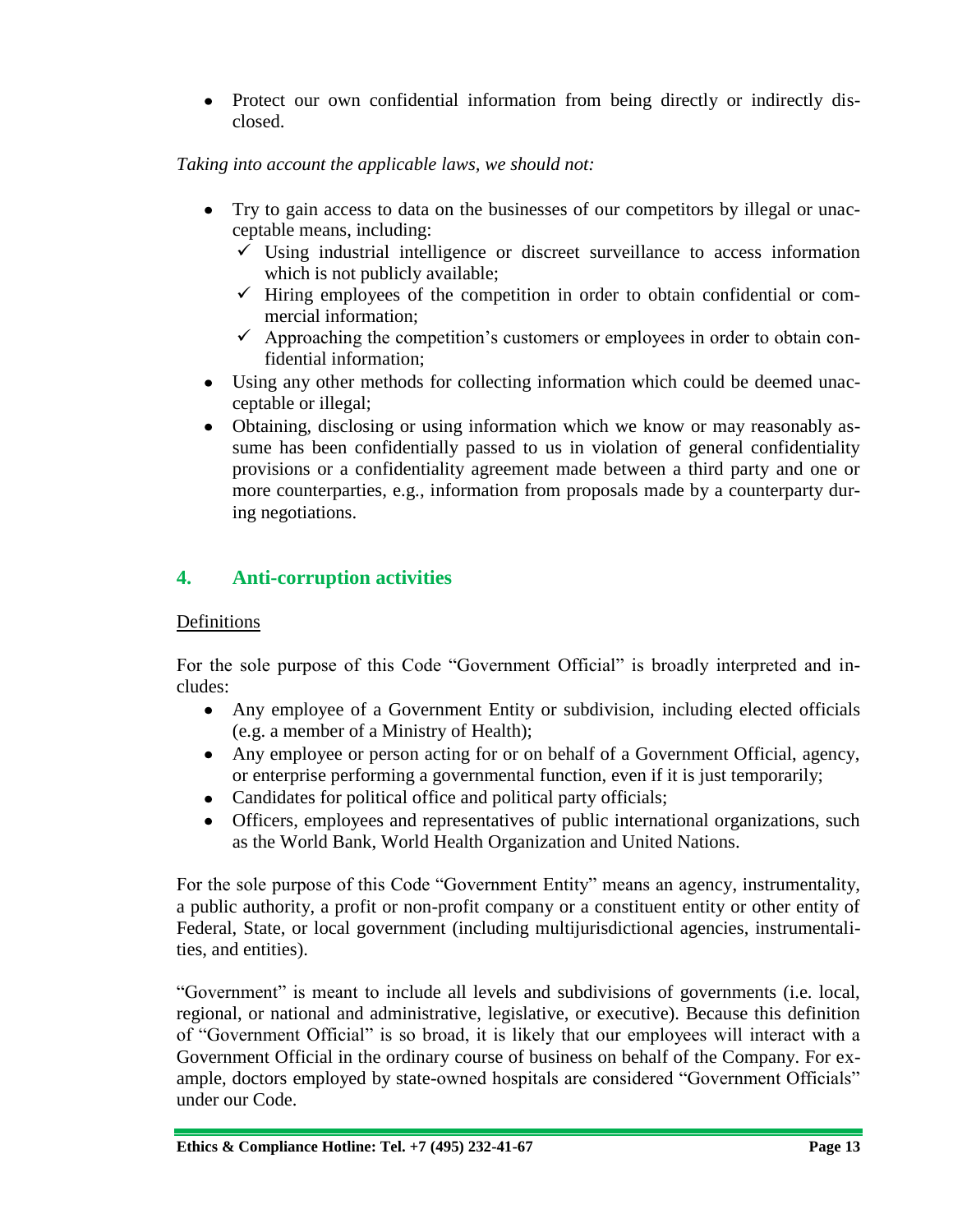## Principals

In all of our business relations we:

- Comply with laws and legislation;
- Recognize the inevitability of penalties for violating law or Company Anti-Corruption Compliance Policy;
- Make comprehensive use of different anti-corruption measures;
- Priorities the use of preventive measures to fight corruption;
- Assist governmental bodies and other entities in fighting corruption.

It shall be mandatory for the Company, its employees, subsidiaries and affiliates to know and to comply with any applicable and valid Anti-Corruption Laws, including the Criminal Code of the Russian Federation, the Code of Administrative Offences of the Russian Federation, the Federal Law "On Counteraction to Corruption"; and any applicable foreign or international regulatory acts including the UK Bribery Act and the US Foreign Corrupt Practices Act.

Company prohibits corruptly offering, promising, giving, paying, accepting any Government Official's request for a gift, or authorizing anyone, working on our behalf, to give or pay, directly or indirectly, any sums, other benefits or advantages or anything of value to or for a Government Official.

Corruptly means for any of the following purposes:

- Influencing any official act (or failure to act) by a Government Official, or any decision in violation of his lawful duty, or inducing a Government Official to use his influence to affect any governmental act or decision; or
- Securing any improper advantage in connection with business; or
- In any case, in violation of the applicable laws.

This prohibition is not limited to cash payments, and includes corrupt:

- $\bullet$  Gifts:
- Entertainment, meals and travel;
- In-kind contributions, such as sponsorships or providing educational funds;
- Business, employment or investment opportunities;
- Insider information that could be used to trade in regulated securities or commodities;
- Personal discounts or credits;
- Assistance to or support of family members, and;
- Other benefits or advantages.

Company prohibits any corrupt payment, including but not limited to those indicated above, to any person while knowing such payment will be shared with a Government Official or his/her family members or designees. A person subject to this Code of Ethics will be deemed to "know" that the payment will corruptly benefit a Government Official or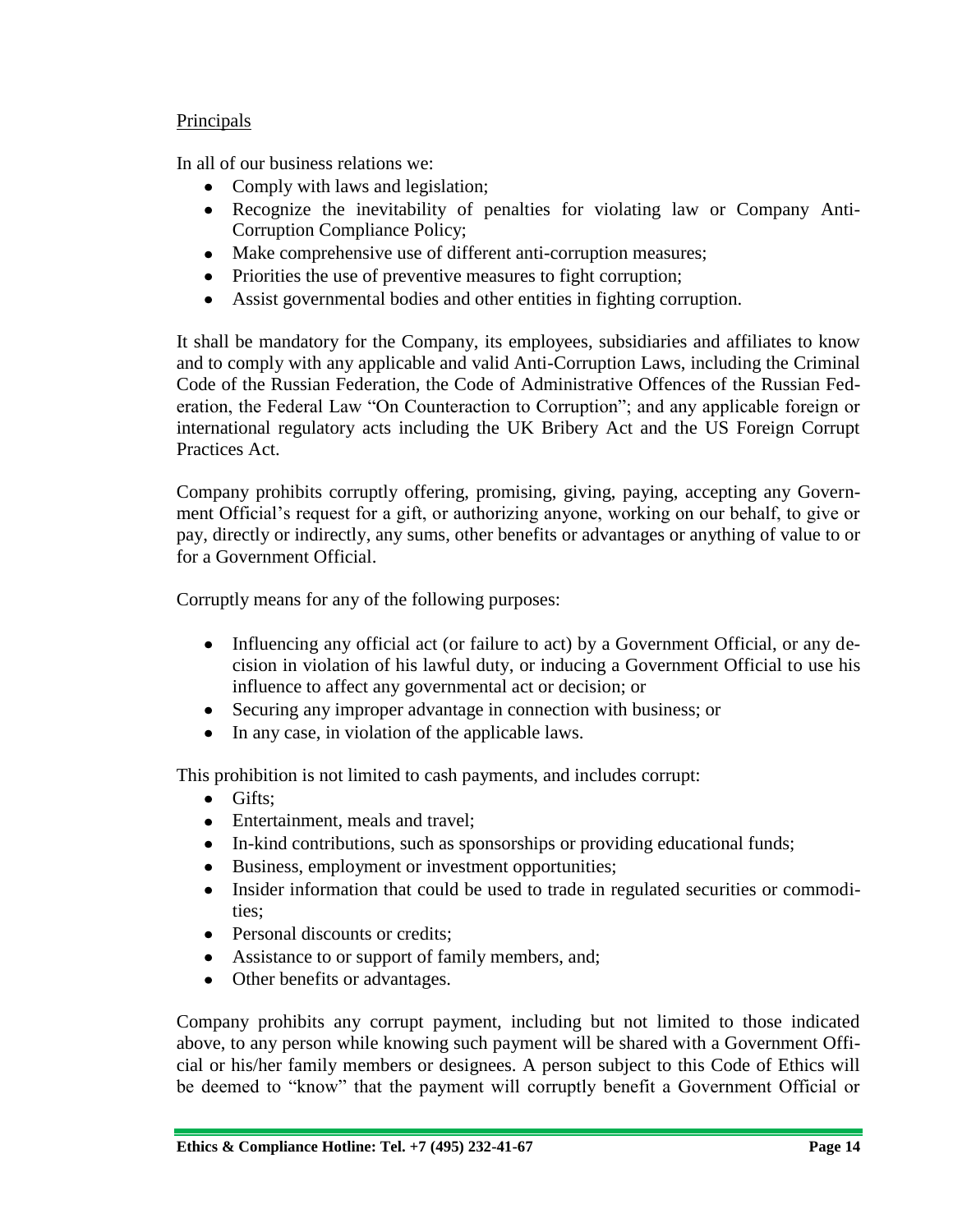his/her family members or de-signees if he/she has acted with conscious disregard or avoidance of warning signs or grounds for suspicion ("Red Flags") or with deliberate ignorance.

Compliance with Anti-Corruption Laws and this Code of Ethics is mandatory for all Company staff and its subsidiaries and business partners and staff thereof. This compliance entails:

- Ensuring that all Company's dealings with, or related to, or involving a government official are conducted in compliance with this Code of Ethics and the Company Anti-Corruption Policy;
- Avoiding claims of corrupt behavior by being careful, prudent and vigilant when interacting with Government Officials, their family members, friends and partners
- Not tolerating Government Officials' abuse of their official duties if done so out of mercenary or other personal interest;
- Recognizing that any employee who violates this Code of Ethics or Anti-Corruption Policy will be subject to disciplinary action and, possibly, to the termination of their employment contract and any other legal action to the extent necessary to protect Company's interests.

## **5. Gifts and entertainment**

By giving or receiving gifts or invitations to entertainment events of any nature we should ensure that this:

- Does not violate the law:
- Is in accordance with our business ethics;
- Does not create a conflict of interest, and;
- Would not be considered corrupt.

An exchange of gifts and/or invitations to entertainment events may improve business relations, but can also keep us from remaining unbiased towards a party with which we work. Even though the exchange of gifts and invitations to entertainment events is an accepted business practice, within reasonable and lawful limits, it can also create conflicts of interest.

When giving any gift or providing any entertainment we should follow Anti-Corruption Policy rules.

#### *We should:*

- Comply with local laws and regulations that apply to the Government Official;
- Provide gifts only in connection with a bona fide and legitimate business purpose;
- Have proper justification for providing certain gift or entertainment events.

#### *We cannot:*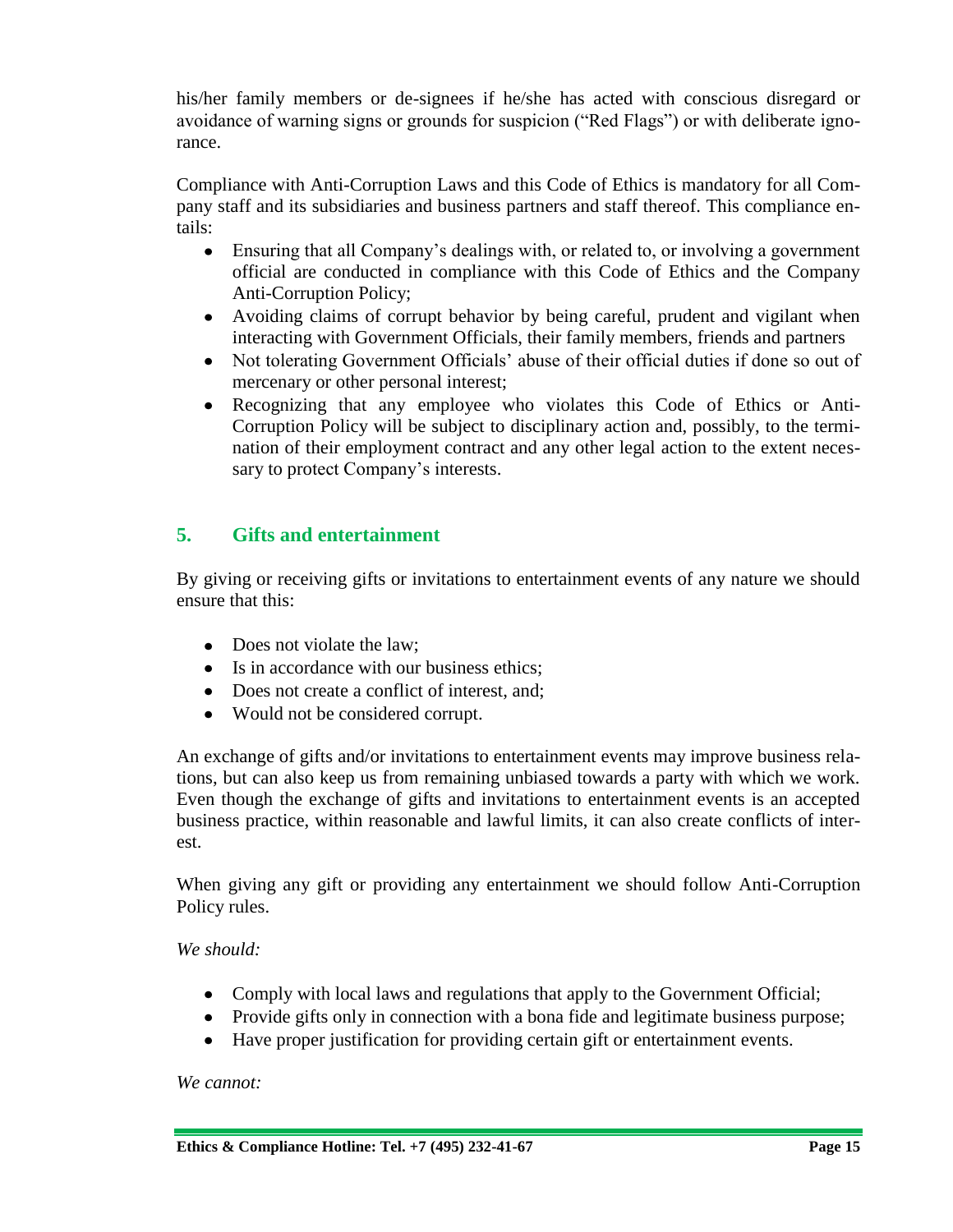- Be motivated by a desire to exert improper influence, or the expectation of reciprocity;
- Offer, promise, give, or accept any gift in cash or in-kind;
- Offer, present or receive anything illegal or non-ethical, which can create a reputational risk for the Company; anything intended for personal use, including luxury goods or any-thing that may violate a particular law or our Code of Ethics.

## **6. Interaction with healthcare specialists**

Healthcare specialists are physicians and other medical professionals, pharmacists and other specialists working with medicines in a professional capacity and entitled to prescribe, recommend, acquire, sell or apply medicines and medical devices while performing their professional duties.

The Company's interaction with healthcare specialists should not result in conflicts of interest, in particular between those specialists' professional duties and our business interests. In particular, no conflict should arise when a medicine or medical device is being prescribed by a physician or recommended by a pharmacist.

Company interactions with healthcare professionals are professional in nature and are intended to facilitate the exchange of safety, medical or scientific information that will benefit patient care. To ensure an appropriate focus on education and informational exchange and to avoid the appearance of impropriety, it is not acceptable to offer, promise, provide or transfer any payment or any other advantage to healthcare specialists in any form for the prescription or recommendation of specific medicines and/or medical devices.

Any interaction with the healthcare specialist should be carefully considered for the subject of compliance with the local legislation. In no case remuneration to the healthcare specialists should be conditional on quantities of medicines and/or medical devices prescribed or sales of such medicines and/or medical devices.

The aim and primary purpose of all symposia, congresses and other professional, scientific or marketing events for healthcare specialists organized and/or sponsored by Company, should be to provide safety, scientific or educational information to them.

## **7. Relations with Business Partners**

We should have business relations only with bona fide parties with reputations for professional-ism and who work in good faith.

We are proud of the Company's reputation and the fact that its relations with our Business Partners are based on the principles of openness, and lawful and mutually beneficial coop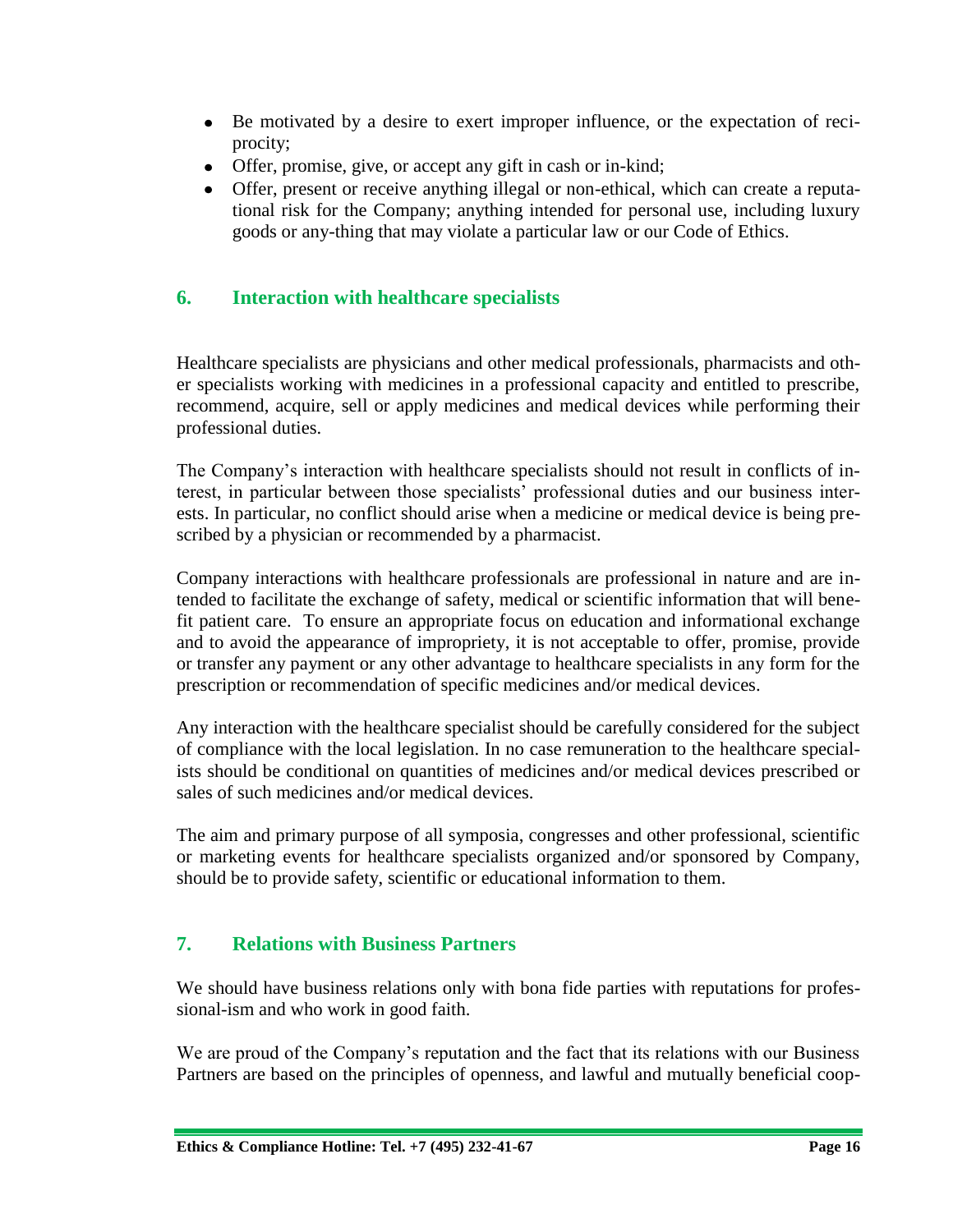eration. Establishing and maintaining relations with reliable Business Partners is an integral element of our success.

Relations with Business Partners should be based on mutual objectivity, fairness and loyalty. We are responsible for selecting and working with our Business Partners, thus demonstrating our commitment to fair business practices.

All Business Partners should undergo mandatory due diligence according to the procedure in the Company's Contractual Regulations or any other internal Company documents that may be amended from time to time.

As a general rule, our Business Partners should have an outstanding reputation for honesty and correct business practices, as well as high ethical standing and, if a company, not being recently incorporated.

Provisions for the activities of Business Partners should be continuously and appropriately monitored, in order to assure that they always act in compliance with the Anti-Corruption Laws.

#### *We should:*

- Follow a responsible approach to the selection of contracting parties, based on comprehensive due-diligence guarantees that their working methods will in no way damage our reputation;
- Ensure that all our contracting parties are familiar with this Code and Company's Anti-Corruption Policy to the extent necessary;
- Encourage and support all contracting parties in their aspirations to follow our business standards;
- Address any doubts regarding contracting party activities to the Compliance Officer to instigate an investigation of possible risks. Due to the sensitivity of the subject and possible penalties, the General Director should be contacted immediately in the every case of (suspected) breaches of the Anti-Corruption Laws;
- Ensure that all our employees engaged in government work know and abide by the specific laws and provisions (including those of the pharmaceutical industry) covering relations with Government;
- Include the additional agreement which indicates awareness of the requirements of Company's Code of Ethics and a commitment to follow related laws and regulations.

#### *We cannot:*

Accept or ignore activities that, we believe, violate the Code of Ethics or Anti-Corruption Policy.

#### Business Partners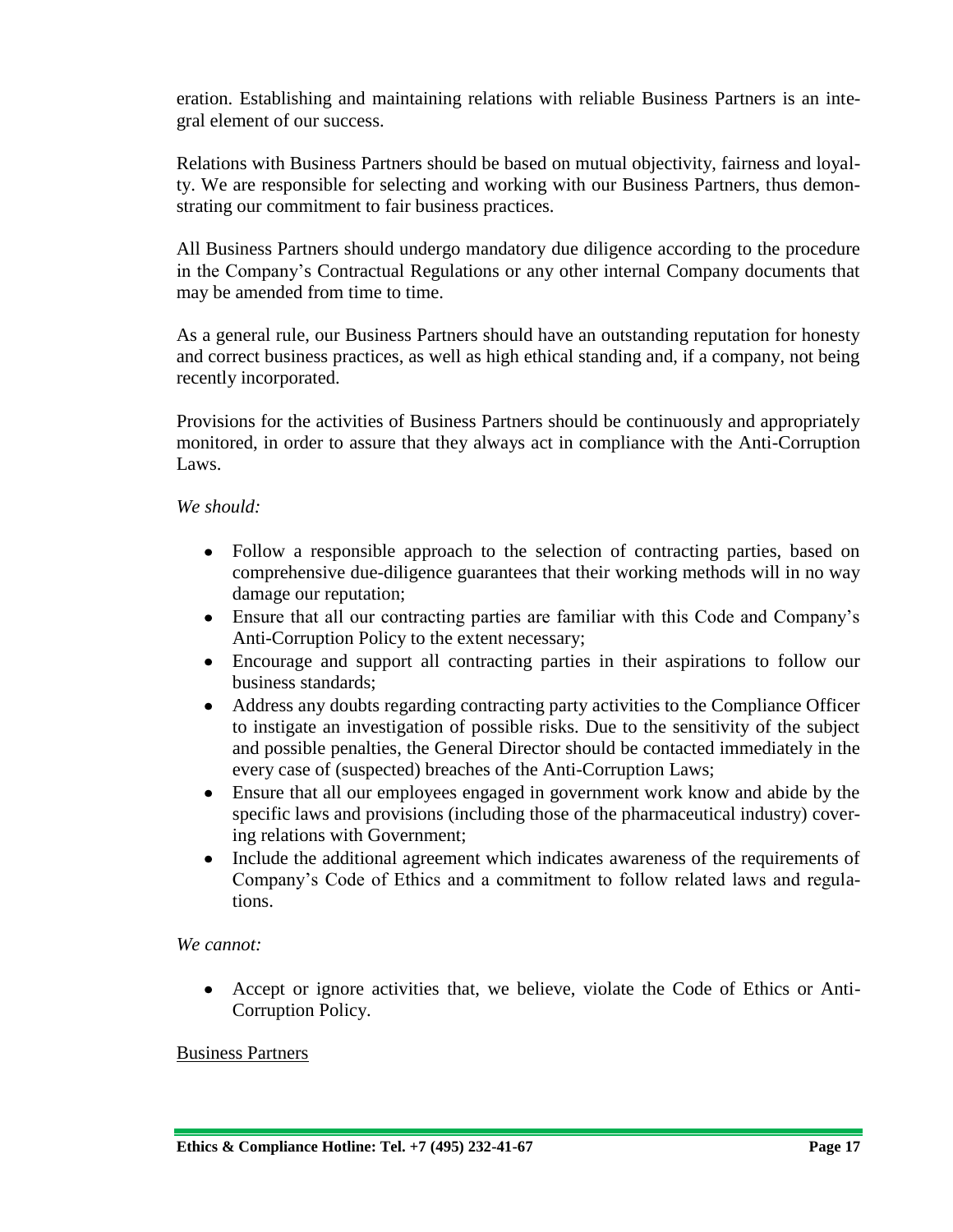For the purpose of this Code the "Business Partner" means agents, intermediaries and other third party that offers intermediation services between R-Pharm and another trading party. The Business Partner acts as a conduit for goods or services offered by a supplier to a consumer. The definition of "agent" and "intermediary" according to the foreign legislation does not match with the definition according to the Russian legislation. According to the FCPA, agent relations are not only those prescribed by agency agreements, but any party representing the interests of R-Pharm before third party, including marketing services provided. According to the FCPA, distributors, for example, are traditionally considered as agents.

For the purpose of this Code, Business Partners include:

- Contract research organizations;
- Contract sales organizations;
- Co-promoters;
- Co-developers;
- Distributors;
- Other third party representatives.

Working with Business Partners may raise anti-corruption issues. Contracts with Business Partners must be negotiated, entered into and managed in compliance with Company's Anti-Corruption Policy.

#### *When engaging a Business Partner we should:*

- Undertake selection procedures to an appropriate level of due diligence on the potential candidate;
- Be aware and respond to corruption risks or grounds for suspicion ("Red Flags");
- Prior to engaging with them, obtain appropriate approval from Company management, according to our internal policy;
- Ensure that a clearly defined contract has been concluded before the Business Partner starts activities on the Company's behalf.

#### *When working with Business Partners we should:*

- Always ask an invoice and require full disclosure of services provided;
- Avoid having frame contracts in place;
- Understand fees charged to ensure that costs correspond with work performed;
- Consult the Compliance Officer if in doubt.

#### *We cannot:*

- Make informal payments which are not sufficiently supported or substantiated;
- Violate laws and regulations;
- Pay fees which appear to be high in comparison with work done.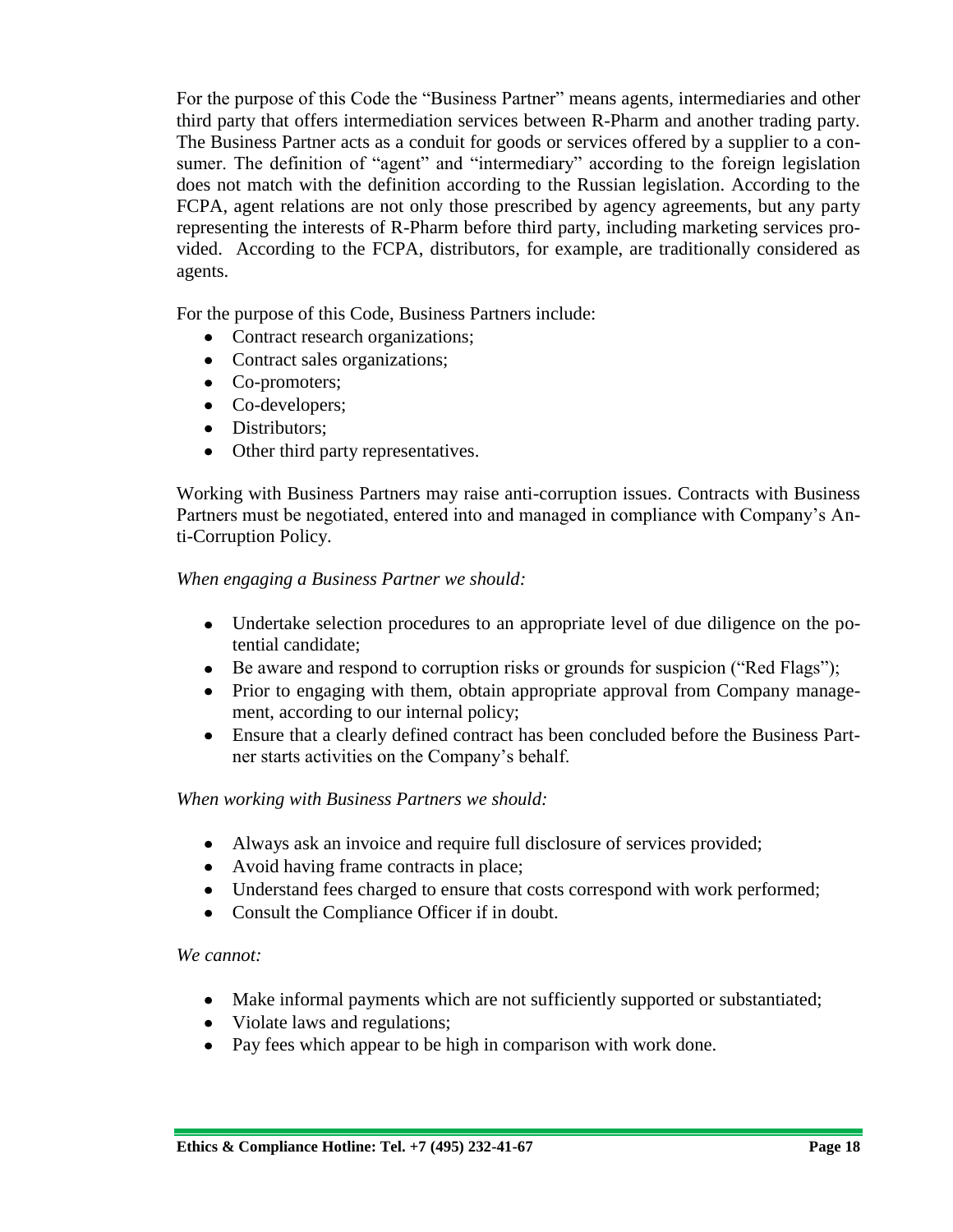## **8. Political and public activity**

We shall maintain political neutrality in all business-related events.

Nevertheless, liaisons with public organizations are an important and integral part of our business. Any such liaisons shall be arranged in accordance with the law and the Company's interests as well.

The Company acknowledges that its employees have the right to participate in political and public activities as individuals. However, employees should make sure that their personal views and opinions are not misconstrued as those of the Company.

The following rules should be applied when the operations of the Company require us to establish contacts with public organizations and political parties.

#### *We should:*

Avoid sending any gifts, favors or leisure/social invitations to members of such organizations and parties as this may be seen as a corrupt practice and subject to prosecution by law.

#### *We should not:*

Act on behalf of the Company in any political and public activities. Any participation in public activities on behalf of the Company should be coordinated with both the Company's management and the Compliance Officer beforehand.

## **9. Compliance with the law**

We shall act in good faith when interacting with state bodies, including the officials of customs and taxation bodies.

Our products, both local and imported, and our activities are subject to numerous regulations and we must understand and abide by them when applicable.

We shall observe all applicable regulations on calculating any customs duties, customs fees, taxes, and levies.

#### *We should:*

- Prepare all documentation in strict compliance with any and all applicable rules and regulations;
- Be familiar with and observe all rules and limitations relating to our work;
- Be fair, accurate and open in our warranties and representations.

#### *We should not:*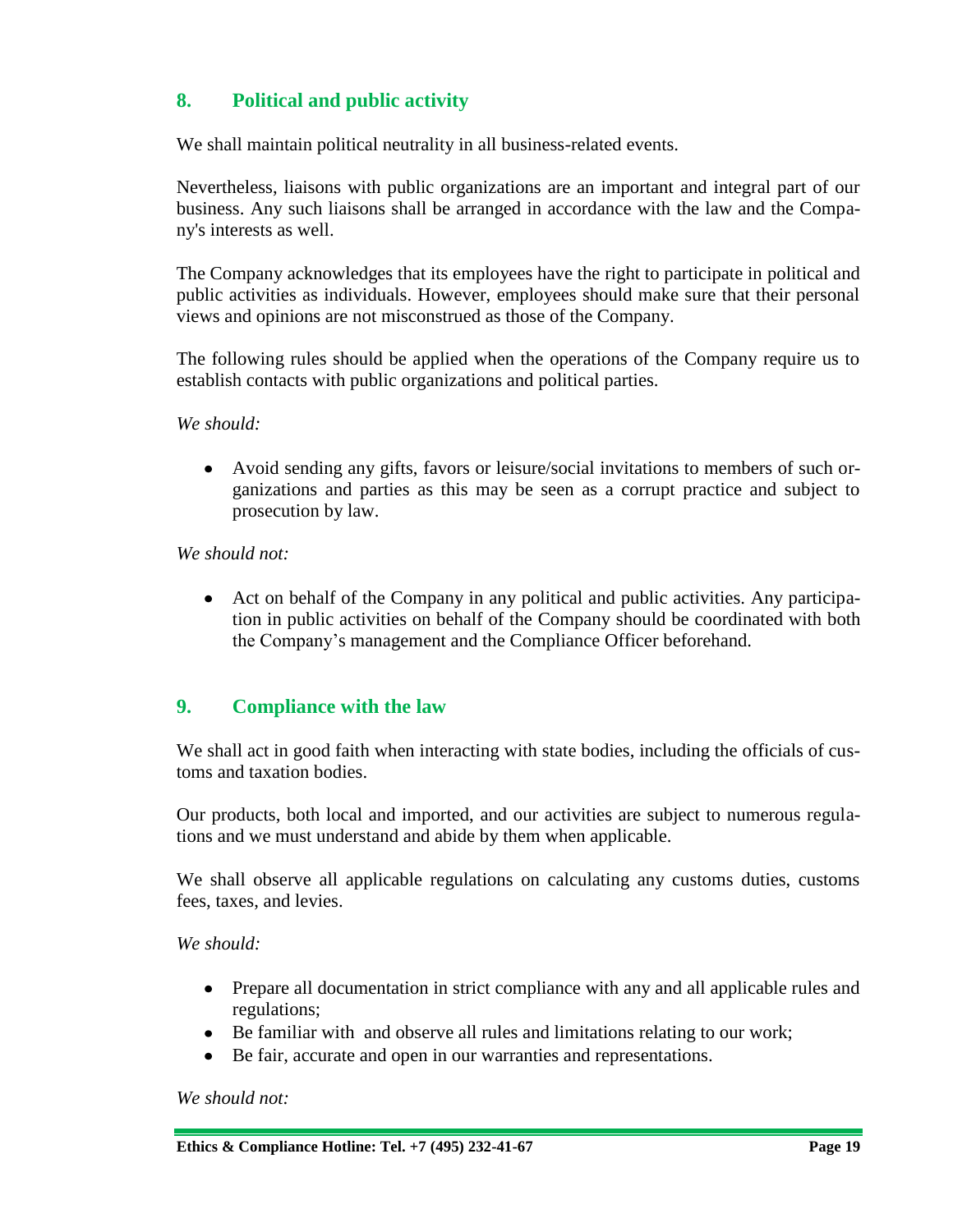Accept or ignore any suspected violations of our law compliance standards. If you have any concerns, you should discuss them with your direct manager, the Compliance Officer, the Human Resources Director, the Head of Legal Department or the General Director of the Company.

## **10. Marketing activities**

Product promotion should help people to use a medicine and medical device correctly, presented objectively, and should not exaggerate the properties of a medicine and medical device.

Any advertising campaign for the medicine and medical device should clearly identify the product as a medical substance.

Promotional activities should not be secretive in nature. They should not promote the medicine in such a way as to suggest that it has been clinically approved or promote it on postapproval observations and studies. Such approbations, programs and studies should be performed primarily for scientific purposes and should not focus on promoting prescriptions by healthcare specialists of the medicine. Materials relating to medicines and medical device and their use that are independent from advertising activities should expressly state that the Company produces the medicine and medical device, if applicable.

Only registered medicines are able to be promoted within Russian Federation territory.

This condition does not intend to violate any rights of the scientific community and society as a whole in relation to information on progress in science and healthcare. It does not intend to limit large-scale exchanges of scientific data, conducted according to the law, on medicines, such as through articles on medical studies published in special publications for healthcare specialists or through information given in presentations or question-and-answer sessions at scientific conferences. Similarly, this condition does not intend to limit the disclosure of information on any medicine to shareholders or other persons who should receive this information according to the law.

Advertising of medicines and medical device carried out on behalf of the Company should comply with advertising legislation and be coordinated with the Company's Marketing Department beforehand.

Advertising of medicines and medical device should contain objective, true and up-to-date information, based on information that fully accords with established procedure (marking, instructions for use, summary specifications).

Advertising information should be proven by scientific data. Certificates that prove such a fact should be submitted when requested by the interested parties. The Company should maintain an objective attitude when receiving reasonable requests and submit the information required.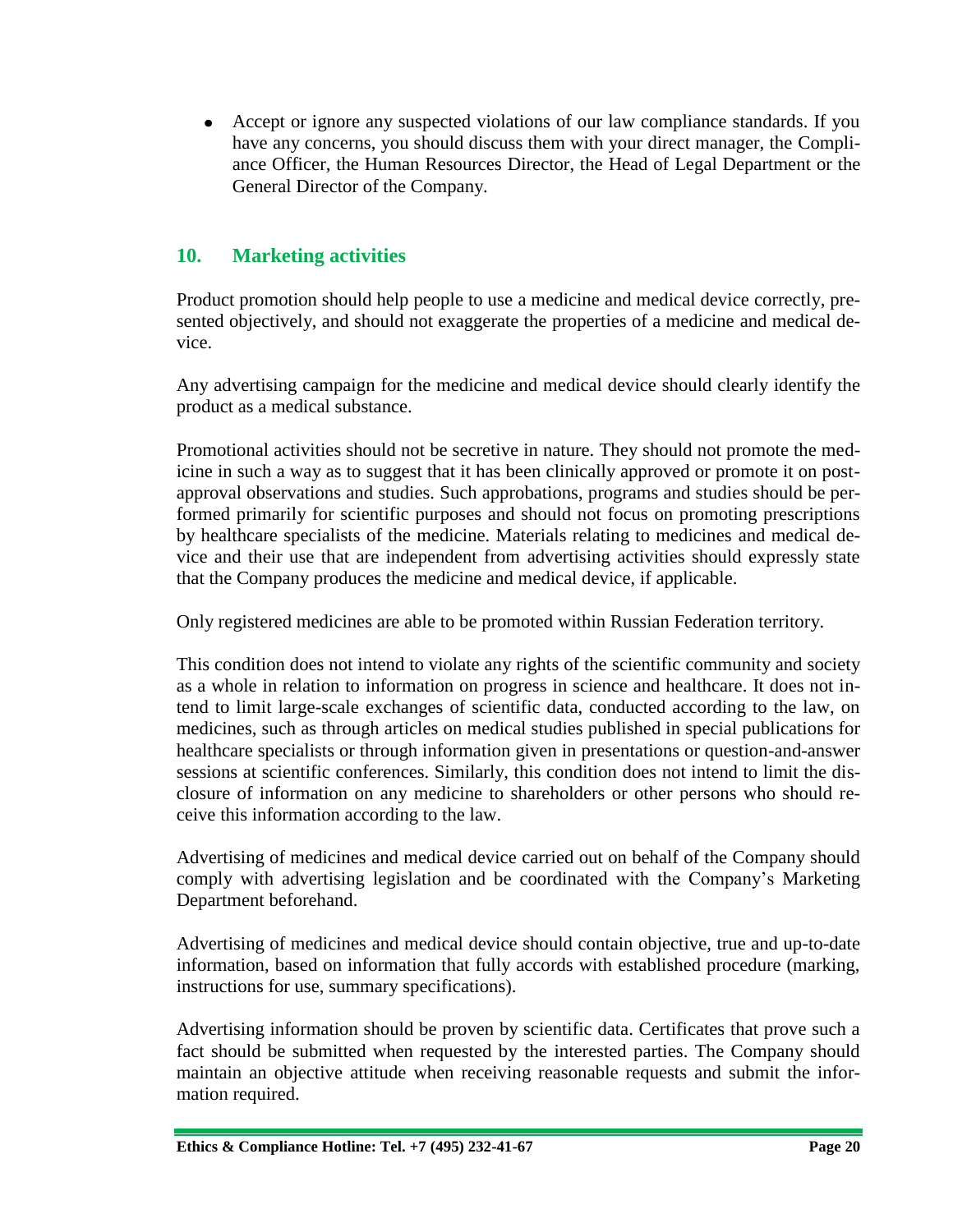Comparative advertising should only be carried out based on identical specifications and shall not deceive viewers, listeners or readers of the advertisement through lack of material information in the advertisement.

When expert conclusions or references to the results of studies/observations are used in advertising materials, both the information source and the date of its publication shall be specified.

When citing medical or scientific editions, or direct speech in advertising materials, the source of the citation/name of the speaker, date and place of publication/quote being given shall be specified.

The activity of the Company's medical representatives shall primarily be informational in nature and fully correspond to all rules and limitations established by law.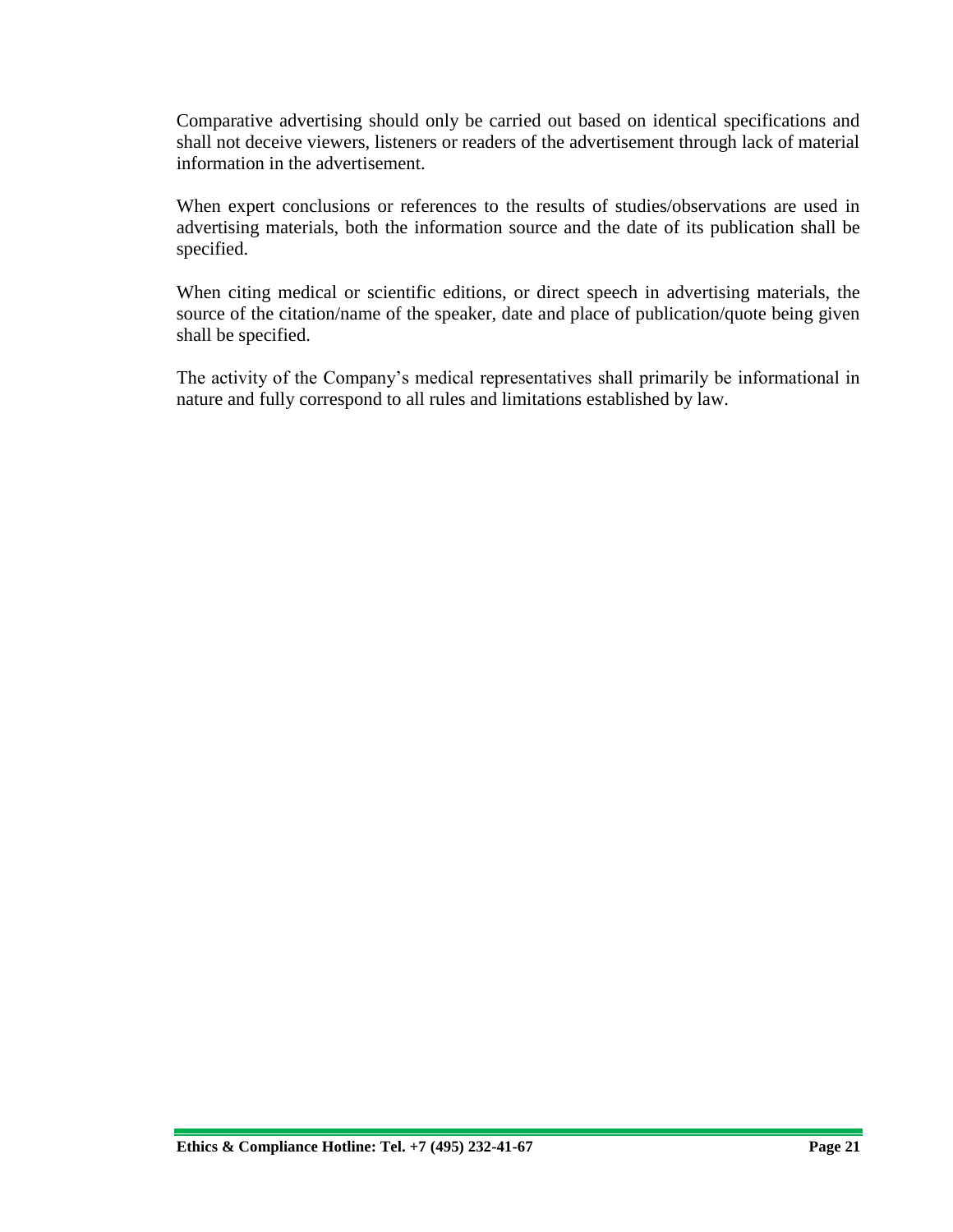#### Ш. **RESPONSIBLE BUSINESS**

In the course of our business activities, we will adopt a responsible and fair approach.

Responsible corporate and personal conduct is critical for working with assets, and accounting documentation and information.

#### **This section contains:**

- 1. Accounting accuracy, financial reporting and information disclosure
- 2. Using property, assets and resources of the Company
- 3. High quality production and business standards
- 4. Confidentiality of information (data protection)
- 5. Electronic communications
- 6. Conflicts of interests
- 7. Public relations
- 8 Discrimination and abuse
- 9. Health and safety at work
- 10. Human rights
- 11. Investigations into violations and liability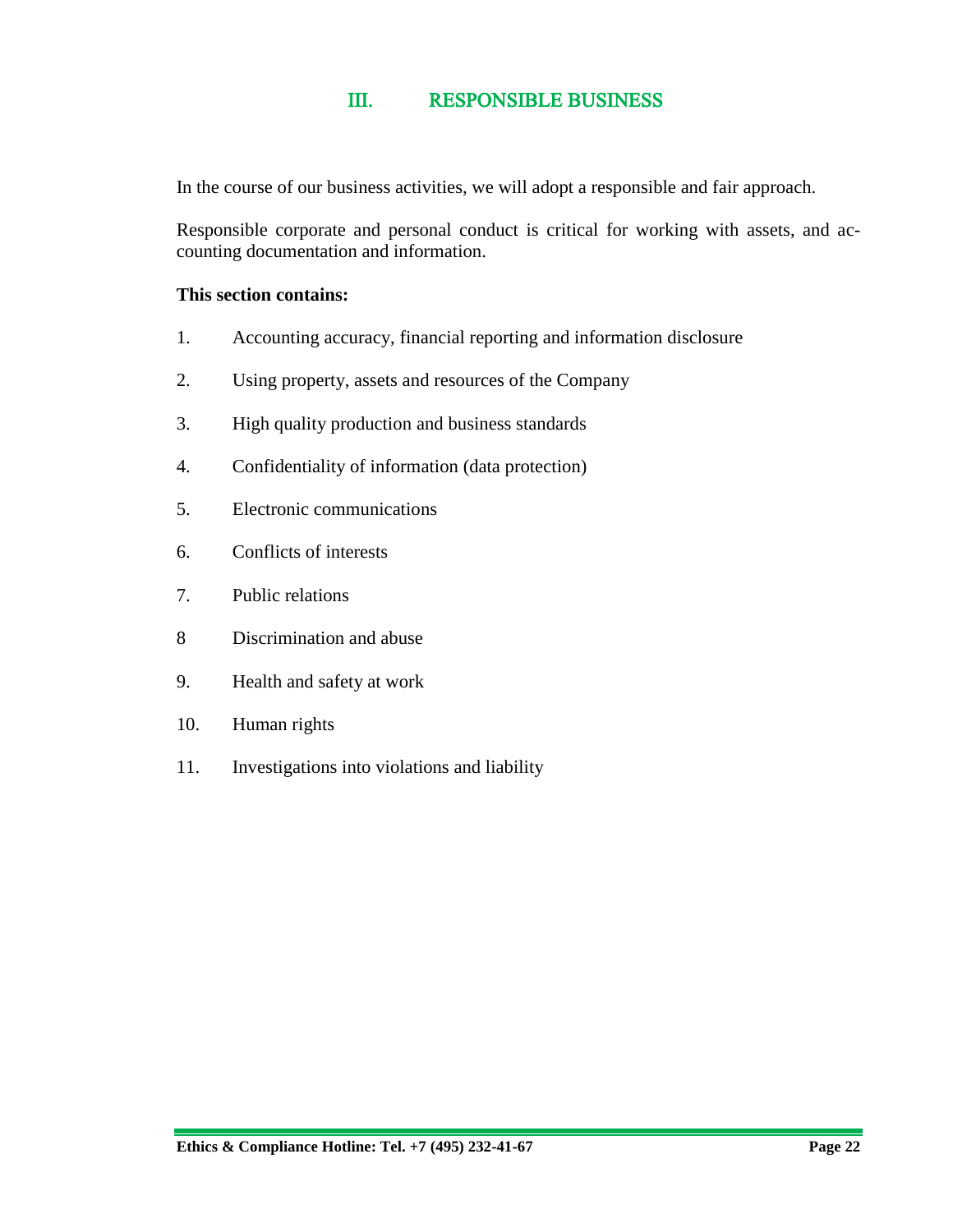## **1. Accounting accuracy, financial reporting and information disclosure**

We will fairly, accurately and objectively communicate and record all our financial and non-financial information, as this will allow the Company to take informed business decisions, protect our resources, and fulfill all our legal and other obligations.

Both financial and non-financial information may acquire different forms, from expense reports and timesheets to transactional and forecast accounting.

We all play an important role in providing accurate and complete financial, tax, accounting, management and commercial accounting and reporting.

Falsification of documents and misrepresentation of facts is fraudulent and the Company's employees should make every effort to guarantee the completeness and objectiveness of all information submitted in any type of reporting documentation.

#### *We should:*

- Ensure that all reports, information disclosures, forecasts and analyses that we are responsible for are fair and accurate;
- Observe all laws, accounting requirements and procedures established by the Company when submitting financial or any other information;
- Act in good faith and be punctual when reporting our own travel and other expenses, and when approving such reimbursements to third parties;
- Interact conscientiously and openly with external auditors engaged by the Company's management;
- Avoid cash transactions. If no alternative exists, cash operations should be approved by the direct manager of the employee and be subjected to the due accounting and documenting procedures;
- Guarantee that any undertakings made on behalf of the Company are within the limits of the powers delegated to us;
- Make all efforts to uncover any possible corruptions of documents, data or records, as well as any other cases of possible deception or fraud, and report any doubts we have about the accuracy and completeness of any kind of reporting.

#### *We should not:*

- Prepare or submit on behalf of the Company any information intended to deceive its recipient(s);
- Make false or deceptive records in documents or reports that are issued on behalf of the Company;
- Disguise the actual purpose of any operation carried out by the Company;
- Sell, transfer or expropriate any assets of the Company without preliminary approval and preparation of the documentation required;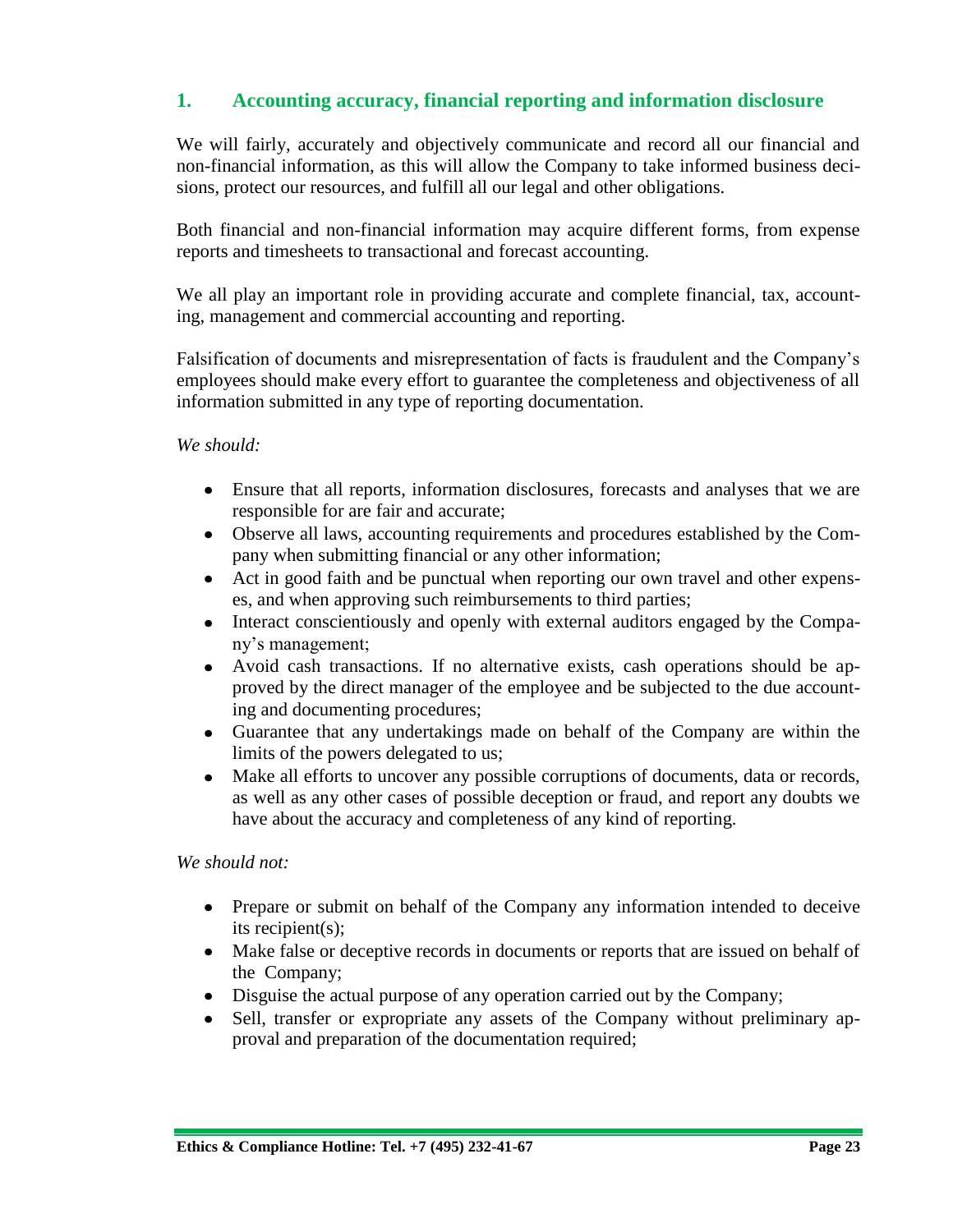- Amend or destroy any Company documents except where an employee of the Company has been authorized to do so in accordance with the relevant rules and procedures;
- Participate in any actions intending to exaggerate or shift sales amounts or profits from one reporting period to another, which could distort financial indicators of the Company;
- Submit, either orally or in writing, any information on the Company's operations which could allow a counterparty to prepare inaccurate or deceptive reports.

## **2. Using Company property, assets and resources**

Property, assets and resources of the Company are only for the purposes of carrying out business activities. We will ensure that they are justly and correctly used.

Any unjust or unauthorized use will negatively affect the Company's profitability.

We shall not use the property, assets and resources of the Company in any way that could be hazardous, illegal, immoral or unethical, or that puts ourselves or the Company in an embarrassing situation.

Company time includes the working time spent on fulfilling our obligations. We are all responsible for using our working time that of our colleagues optimally.

Confidential information on the Company and the Company's intellectual property are forms of property, assets and resources of the Company. We all must protect them to ensure the due document flow, accounting and protection is carried out.

We have to apply all practicable means to protect the property, assets and resources of the Company. This includes their physical protection, regardless of cost, to stop them being taken or used without the approval of an authorized employee in the Company. This will also mean that such assets and resources are used economically and correctly.

We are also responsible for uncovering and preventing thefts, embezzlement and any other incidents of assets, property and resources of the Company being taken against the will of the Company as is within our power, as long as our personal health and safety, and that of any third person, is not threatened.

#### *We will:*

- Protect and use the Company's property as you would protect and use your personal property, protecting it from theft, loss, fraud and misuse;
- Ensure that all costs, including requirements for recovering expenses, are supported by fair, accurate and correctly-issued documents;
- Give fair and accurate calculations of working time;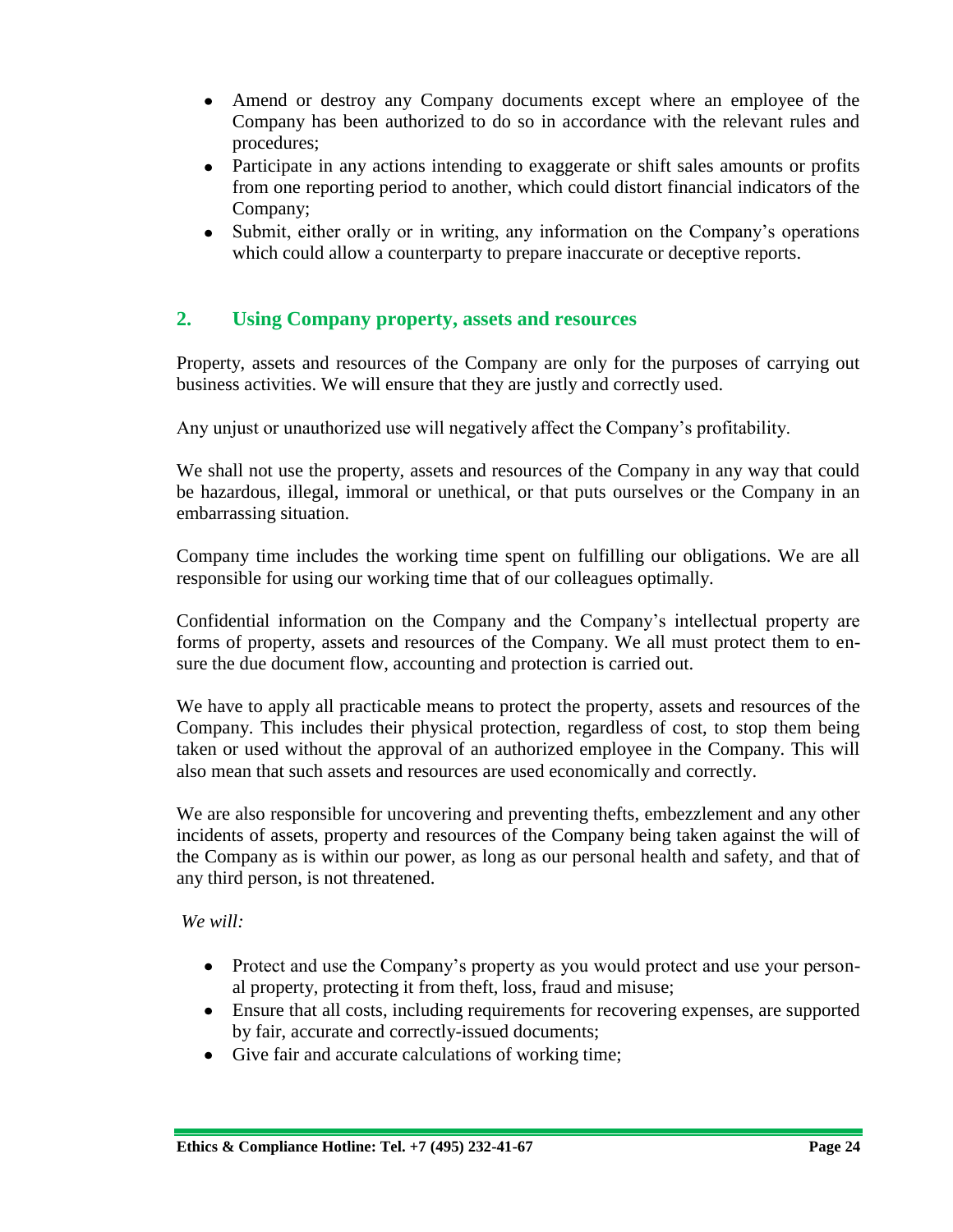Ensure that all instruments acquired by the company for work purposes, including means of transport, electronic systems, personal computers, portable computers and mobile devices are used in an honest, reasonable and appropriate way.

## **3. High quality production and business standards**

Guaranteeing a high quality of production and services for our counterparties and consumers is the most important factor for the sustainability of our business.

We will promote the highest standards by actively looking to improve operational techniques in all aspects of our business, particularly in production and sales.

*We will:*

- Demonstrate our commitment to the highest quality of standards and continuously focus on the quality of everything we do;
- Never stop searching for ways to improve the efficiency of our activities;
- ensure relations with counterparties are established according to our standards and applicable laws;
- Provide effective control measures which guarantee that every problem affecting our standards or levels of quality is quickly discovered so we can try to remedy the situation;
- Not hinder common efforts to improve our operational standards.

*We will not:*

• Approve of or ignore a decrease in our standards.

## **4. Confidentiality of information (data protection)**

We shall process and store any data belonging to the Company and to third parties, including personal information with due respect and sensitivity, and carry out such operations in accordance with our obligations to counterparties and the law, including laws on state, commercial and other protected secrets, and on personal data protection.

*We will:*

- Collect and use confidential and personal information exclusively for business purposes according to procedures established by the law and by agreements signed by the Company;
- Guarantee that the individuals whose information is at our disposal are aware of this and understand how this information will be used;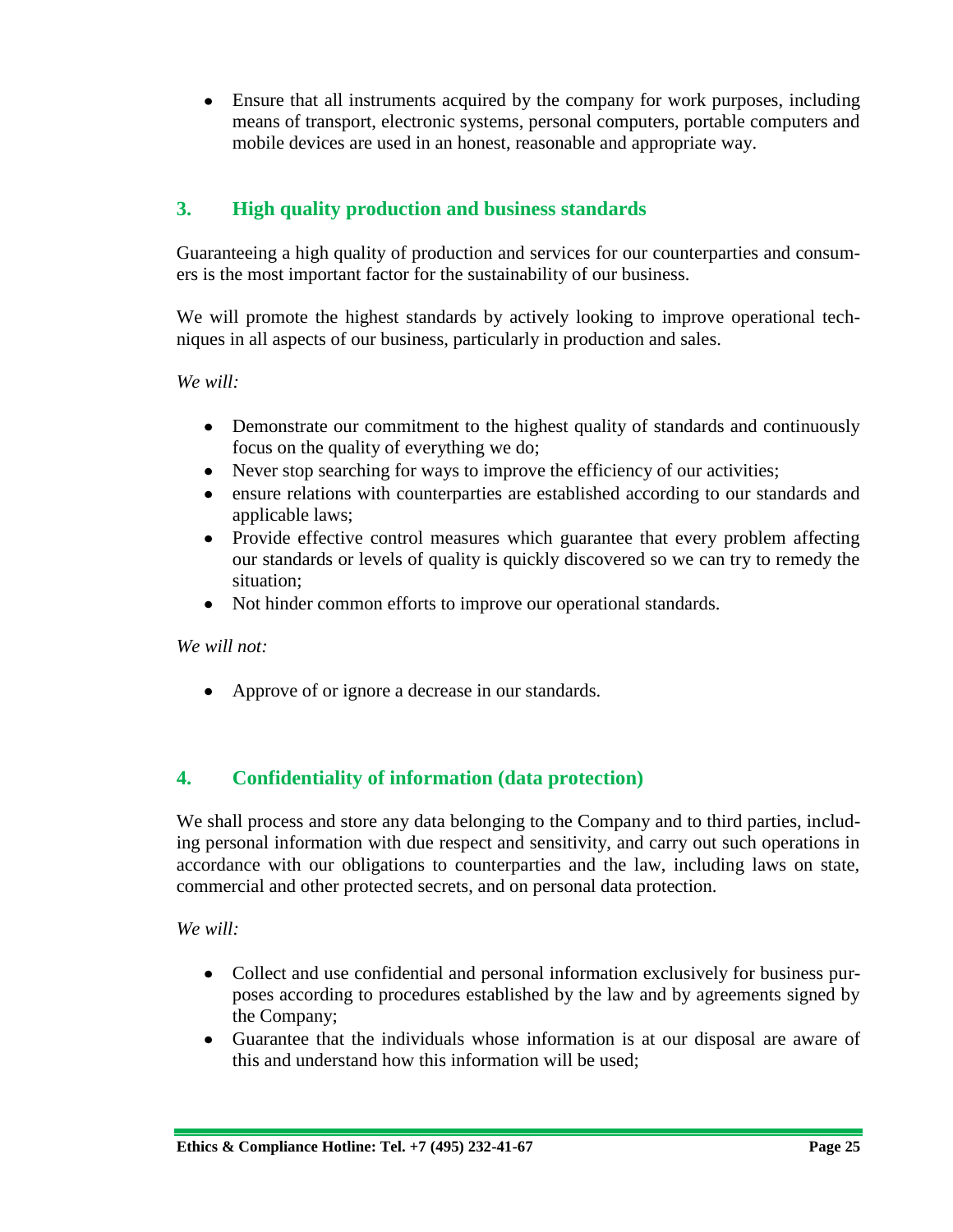- Distribute and use such information once the individuals that the information is based on have given their consent;
- Keep confidential and personal information securely, in both hard and soft copies, according to the procedure established by internal Company regulations and by law;
- Restrict access to confidential and personal information to Company employees and counterparties who need it for carrying out of their business activities and who have undertaken in writing the responsibilities of the Company in terms of handling such information;
- Guarantee that confidential and personal information is accurate and up-to-date;
- Return or destroy confidential and personal information if there is no more need for it;
- Guarantee that all employees of the Company processing data understand their duties and demonstrate a responsible attitude when performing their job;
- Observe all legal requirements on personal and confidential information;
- Report any incidents of illegal or unauthorized use of confidential and personal data, as well as their loss, including the loss of data storage.

#### *We will not:*

Receive, store or distribute any information which may be considered offensive to other individuals and lead to legal action taken against us or the Company.

## **5. Electronic communications**

We are provided with electronic devices, such as telephones, computers and portable communication devices, to help us to carry out our jobs.

Electronic equipment and the information contained in them are the property of the Company. The Company reserves the right to track or filter information being transmitted via electronic communication channels for the purposes of protecting the business from intrusions, loss of information, financial losses and legal action.

The Company's electronic equipment shall be used by the employees of the Company only for carrying out the functions required of their role within the Company.

#### *We will not:*

- Install software on any devices belonging to the Company, or connect such devices to any other equipment, without the IT Directorate issuing a permit to do so;
- Disable equipment protection functions;
- Tell access codes (passwords/logins) for Company electronic devices to any third party, as well as the access codes for software resources, servers and corporate email providers.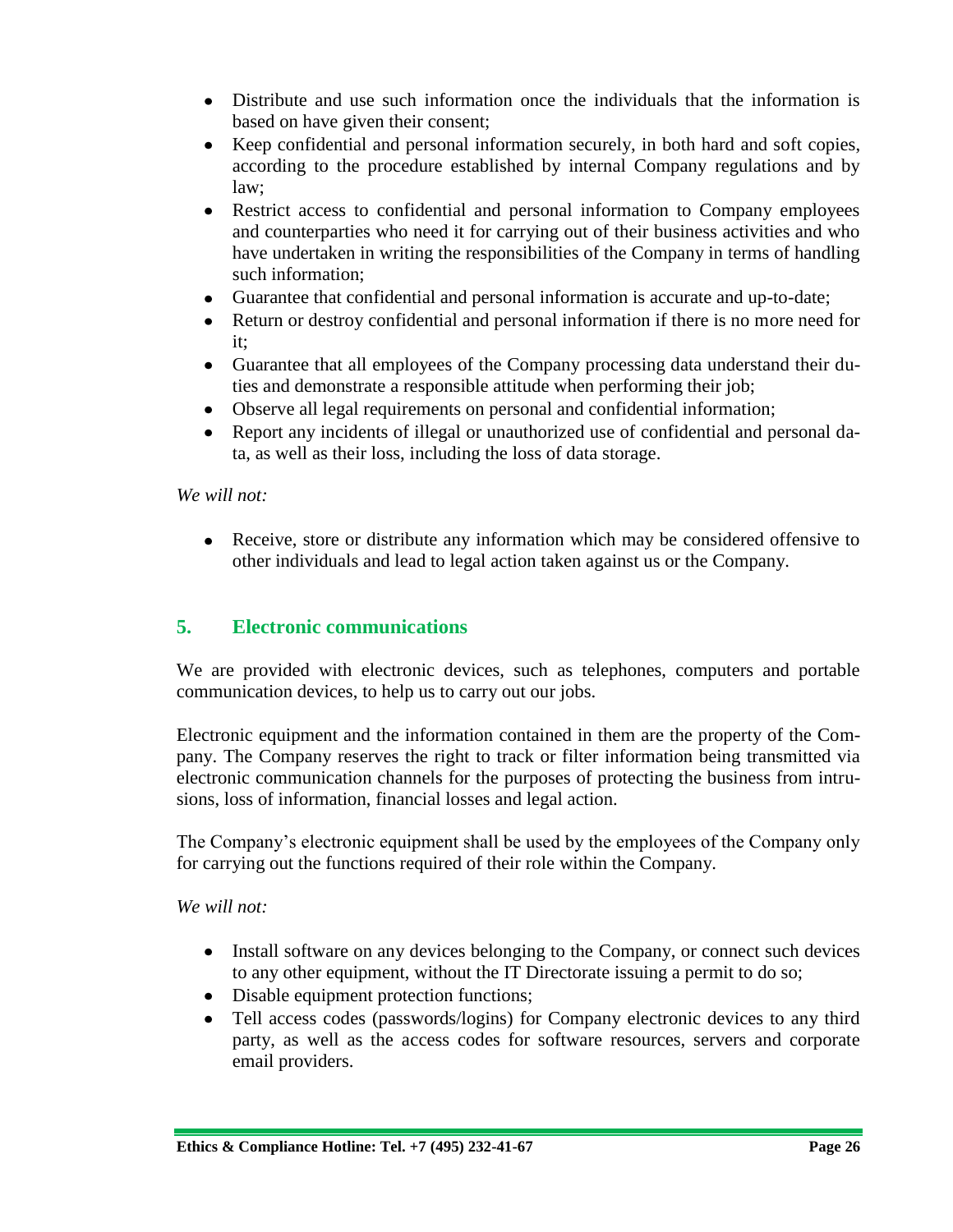## **6. Conflict of interest**

Our business decisions shall always be taken based on the interests of the Company once the Company's management has been informed and has approved them. At the same time, we shall not permit our personal or family interests to conflict with the interests and obligations of the Company.

A conflict of interests may arise in the following situations:

- If your family member, your friend or close relative are employees of a counterparty of the Company;
- If you have any financial interests in an actual or potential counterparty of the Company;
- If you have a family member, a friend or close relative who is working at the Company or looking for a job with the Company.

If you have any reasons to believe you are in a situation where a conflict of interest may arise, you should report to your direct manager, the Compliance Officer or the Human Resources Director.

It is possible that no conflict exists at all or it can be resolved as appropriate.

*We should:*

Avoid situations where our personal interests or those of our partners, family members, friends or close relatives could conflict with the interests of the Company.

*We should not:*

Abuse our position in the Company to obtain personal benefits or benefits for a third party, including partners, family members, friends and close relatives.

## **7. Public relations**

Our reputation depends on our professional and ethical conduct. Everything we do and say and everything that is said about us by third parties define the Company's reputation.

We shall protect the integrity of information we provide, ensuring that honest and accurate information on the Company is available to everybody on an equal basis, founded on the principles of confidentiality and legality.

Many of us regularly interact with one or more third parties as part of the Company's business activities.

*We should:*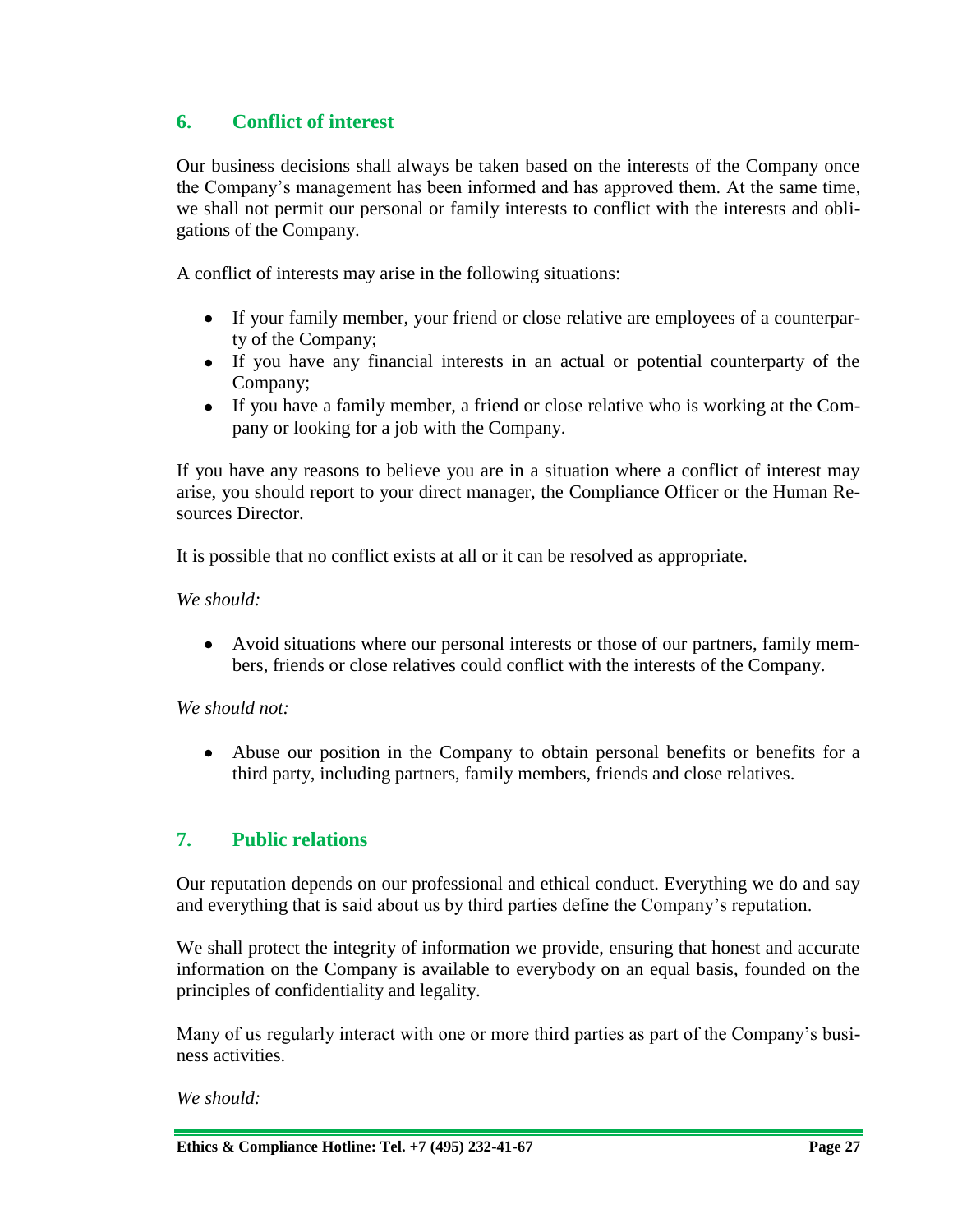Present requests from the media and the press to the Marketing and Business Development Director.

#### *We should not:*

- Use letterheads, logos or Company emails to express our personal points of view, or use them for purposes unrelated to the business activities of the Company;
- Say or write anything on behalf of the Company when we do not have the authority to do so;
- Say or write anything on behalf of the Company which falls outside of our area of competence;
- Write something in a blog without clearly stating that we are presenting our personal view rather than that of the Company or its management.

## **8. Discrimination and abuse**

We should all strive to maintain an environment of decency and respect, free of any kind of abuse, discrimination or other type of derogatory conduct.

Any conduct or action which violates the above principle and, in particular, forcing someone to do something and intimidation of any sort are unacceptable and shall not be tolerated.

We will guarantee that none of our colleagues is subject of discrimination on the grounds of his or her age, race, origin, gender, sexual orientation, limits to his or her abilities, political views, religion, marital status, physical health and/or mental health. Any offence to the personal honor and dignity of another, as well as the distribution or demonstration of offensive or discriminatory materials, also represent unacceptable conduct.

We are responsible for implementing the Company's commitment to creating a healthy working environment that provides equal opportunities to all, and where job positions in the Company are occupied by the most competent candidates who have been fairly assessment on their ability based on their skills, attitude to work, abilities, professional experience, qualifications and work efficiency.

#### Relations with employees

We will provide each Company employee, regardless of his or her location, with safe, appropriate working conditions that meet all legal requirements and labor regulations.

*We will:*

- Take an unprejudiced and equal attitude to all colleagues;
- Show respect to cultures which may differ from our own;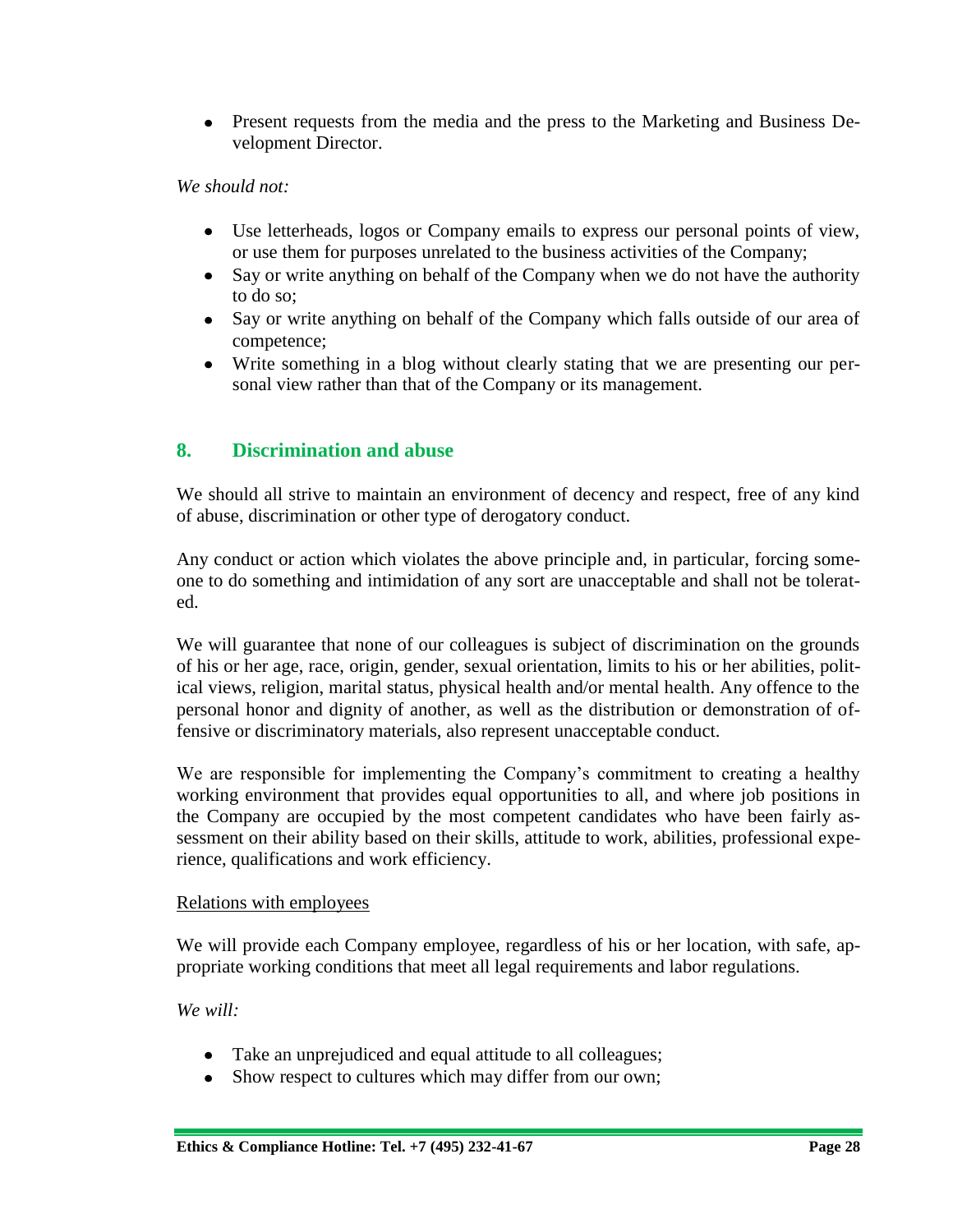- Hire, promote, create incentives, punish and provide other work conditions regardless of age, race, origin, gender, sexual orientation, limits to employee capabilities, political views, religion, marital status, physical health, mental health, and any other status which is protected by the law;
- Adapt in a sensible manner to our colleagues regardless of their age, race, origin, gender, sexual orientation, limits to their capabilities, political views, religion, marital status, physical health and mental health.

#### *We will not:*

- Allow any discriminatory factors to influence our decisions either directly or indirectly related to hiring, providing incentives to or promoting an individual;
- Take part in any undue exertion of force or offence, or conduct ourselves in a way that may be perceived as aggressive, intimidating, malicious or offensive;
- Allow or participate in actions that exclude individuals or groups of people from team- or group-based activities of the Company, public and mass events of the Company, or any other type of team work;
- Allow or participate in any form of behavior that creates hostile working conditions.

## **9. Health and safety at work**

We shall maintain a culture that promotes high levels of health and safety in the Company and that rejects unacceptable or potentially hazardous conduct.

*We will:*

- Conform with health and safety regulations;
- Understand dangers, risks when performing our responsibilities in the Company and how to respond;
- Be familiar with what needs to be done in emergency situations and compare our knowledge against all available and legal methods;
- Take preventive measures to protecting our own and colleague health and safety;
- Include health and safety protective measures in our routine activities;
- Report all accidents, incidents, injuries and violations of safety and workplace hygiene rules to the Company's Health and Safety engineer.

#### *We will not:*

Allow activities or ignore activities that violate health and safety rules applicable to the Company according to legal requirements.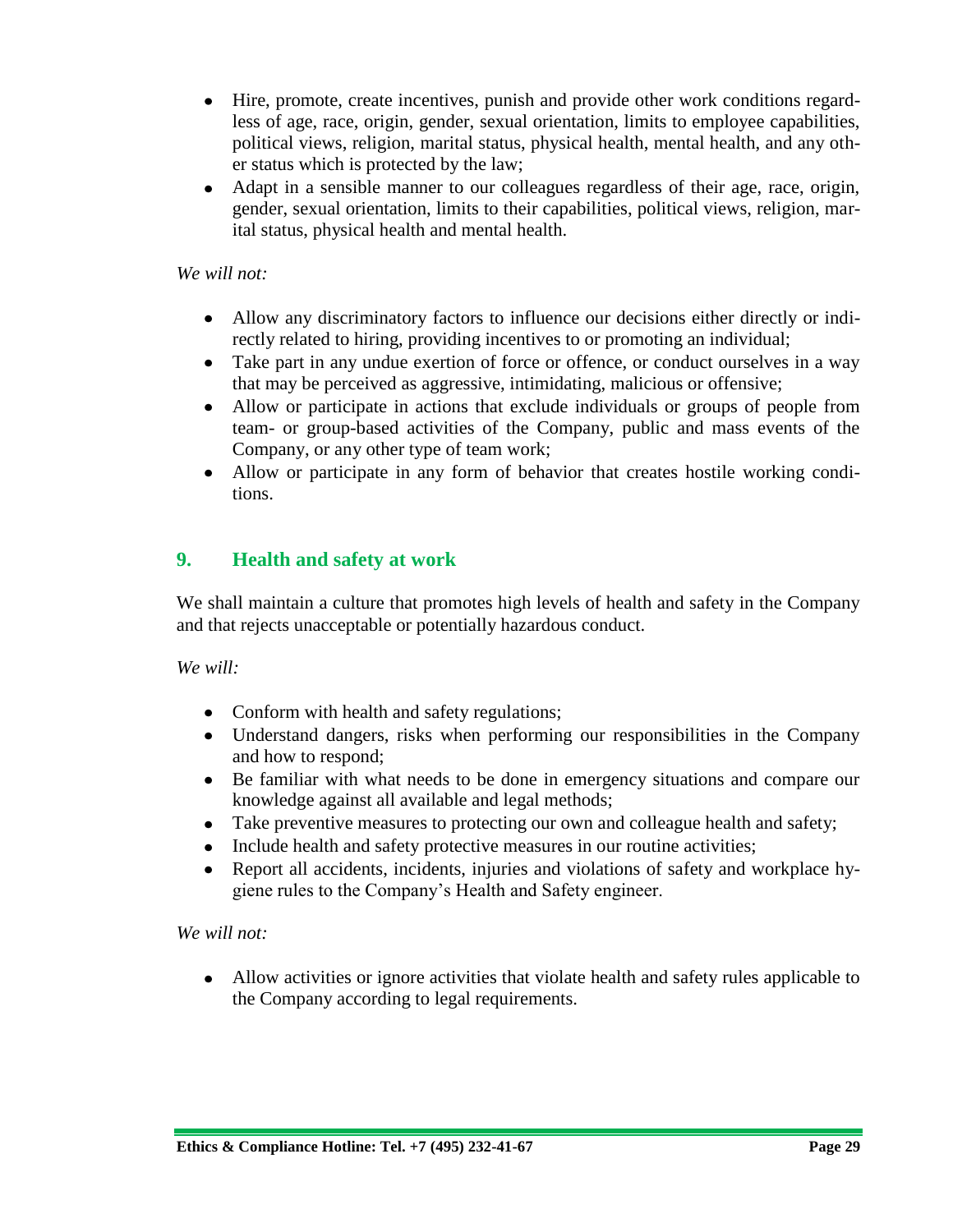## **10. Human Rights**

When performing business activities in the Company, we must uphold and protect human rights and ensure we do not do anything which directly or indirectly violates them.

We shall strive to eliminate any human rights violations which could arise in a labor market, particularly if related to the business of the Company.

## **11. Investigations into violations. Liability**

#### Investigations into possible violations of the Code

In response to any information we receive on a possible violation of this Code, an investigation shall be performed by the Compliance Officer of the Company with the relevant qualifications and authority, along with specialists from Human Resources Department and the Legal Department when necessary. All investigations will be fully comprehensive, objective and in full compliance with the Code and relevant laws that guarantee the rights and legal interests of a worker.

#### Investigation principles

If we are informed of a possible violation of the Code, the Compliance Officer shall decide together on the launching of an investigation and its composition. In order to ensure the process is fair and objective for individual cases, the investigation commission shall be formed of individuals who are not related to the business unit where the supposed violation took place.

Investigations will:

- Be performed as quickly as is reasonably possible to avoid any unfairness to any of the individuals involved;
- Be performed in such a way as to ensure complete confidentiality and the observance of third-party rights and legal interests. We promise that any individual subject to an investigation is fully aware of the nature of the allegation made against him or her, and what specific aspect of the Code they have been accused of violating;
- Ensure that evidence collected is comprehensive, trustworthy and legally obtained;
- Be conducted in a professional and thorough manner;
- Be conducted in accordance with the law and internal Company documents, and guarantee the right of all the subjects of the investigation to attend commission sessions and participate in its work.

Should sufficient and trustworthy evidence of a violation of the Code be obtained through an investigation, further actions will be taken including disciplinary actions in accordance with procedures established by the law and internal Company documents.